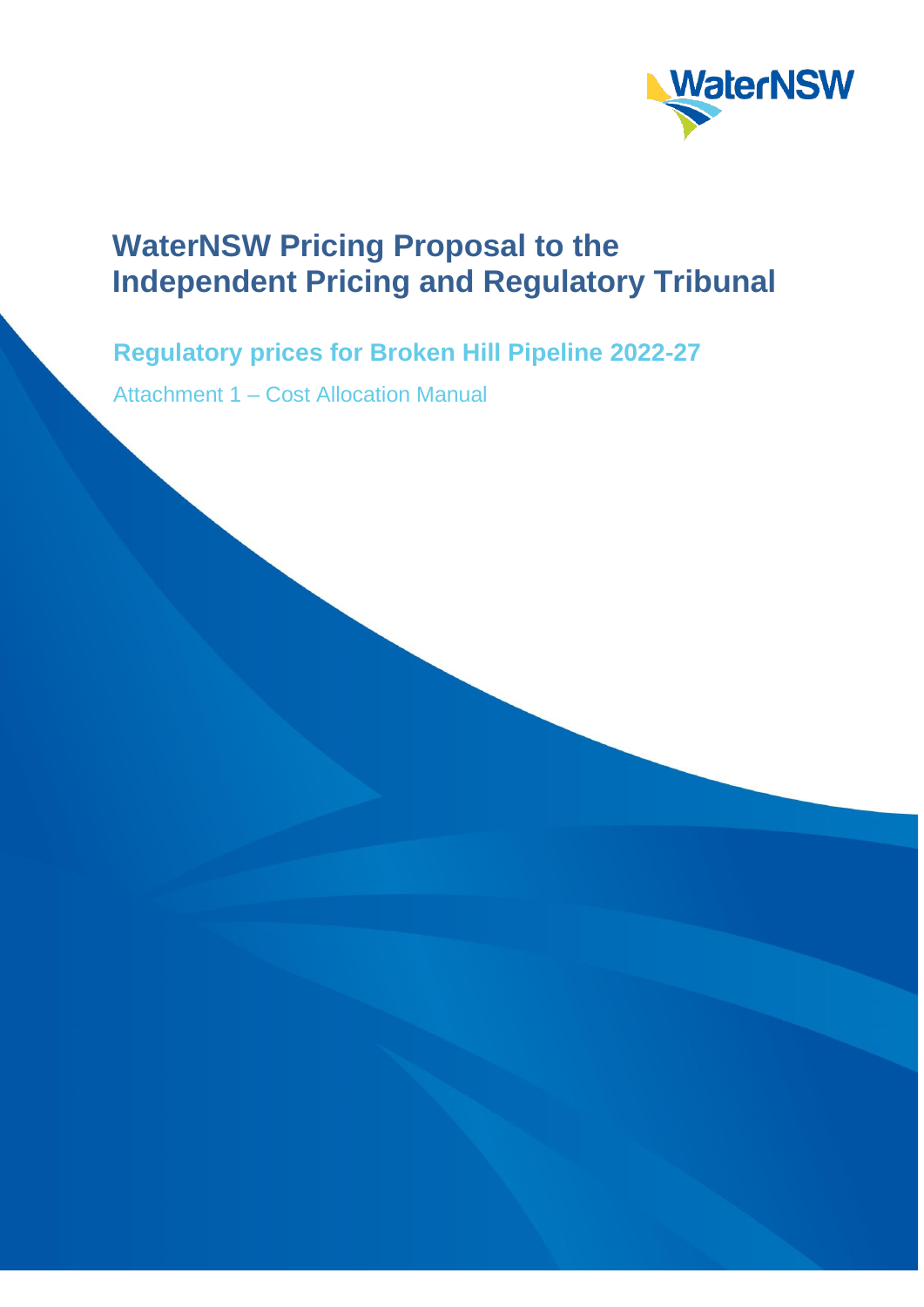This page is intentionally blank.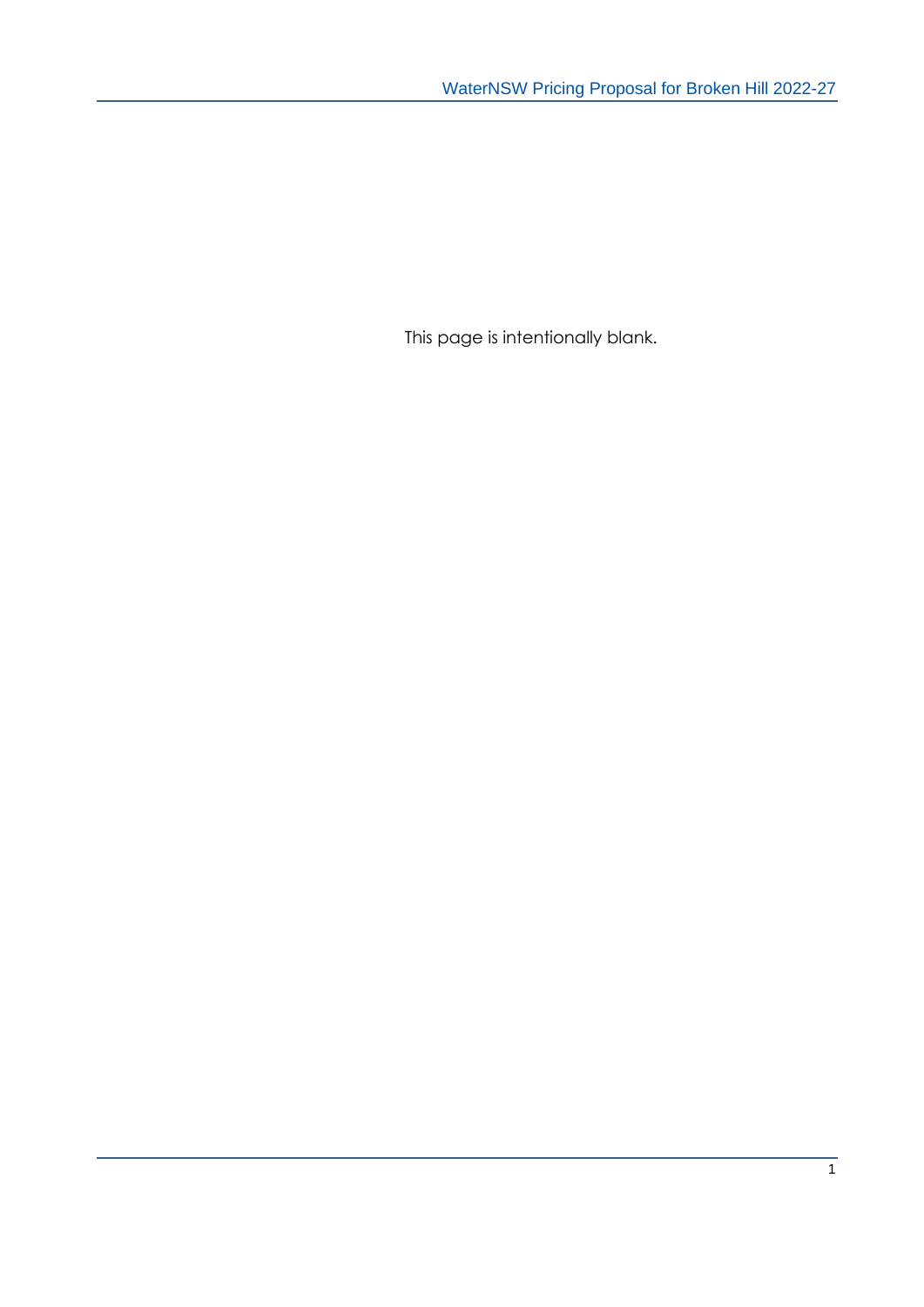# **Contents**

| $\overline{2}$ |                                                                                                                            |  |  |  |
|----------------|----------------------------------------------------------------------------------------------------------------------------|--|--|--|
|                |                                                                                                                            |  |  |  |
|                |                                                                                                                            |  |  |  |
| $\mathbf{3}$   |                                                                                                                            |  |  |  |
|                | 3.1.1<br>Allocating costs where a causal relationship cannot be established 8<br>3.1.2<br>3.1.3<br>3.1.4<br>3.1.5<br>3.1.6 |  |  |  |
| 4              |                                                                                                                            |  |  |  |
|                |                                                                                                                            |  |  |  |
|                |                                                                                                                            |  |  |  |
|                |                                                                                                                            |  |  |  |
|                |                                                                                                                            |  |  |  |
|                |                                                                                                                            |  |  |  |
|                |                                                                                                                            |  |  |  |
| 5              |                                                                                                                            |  |  |  |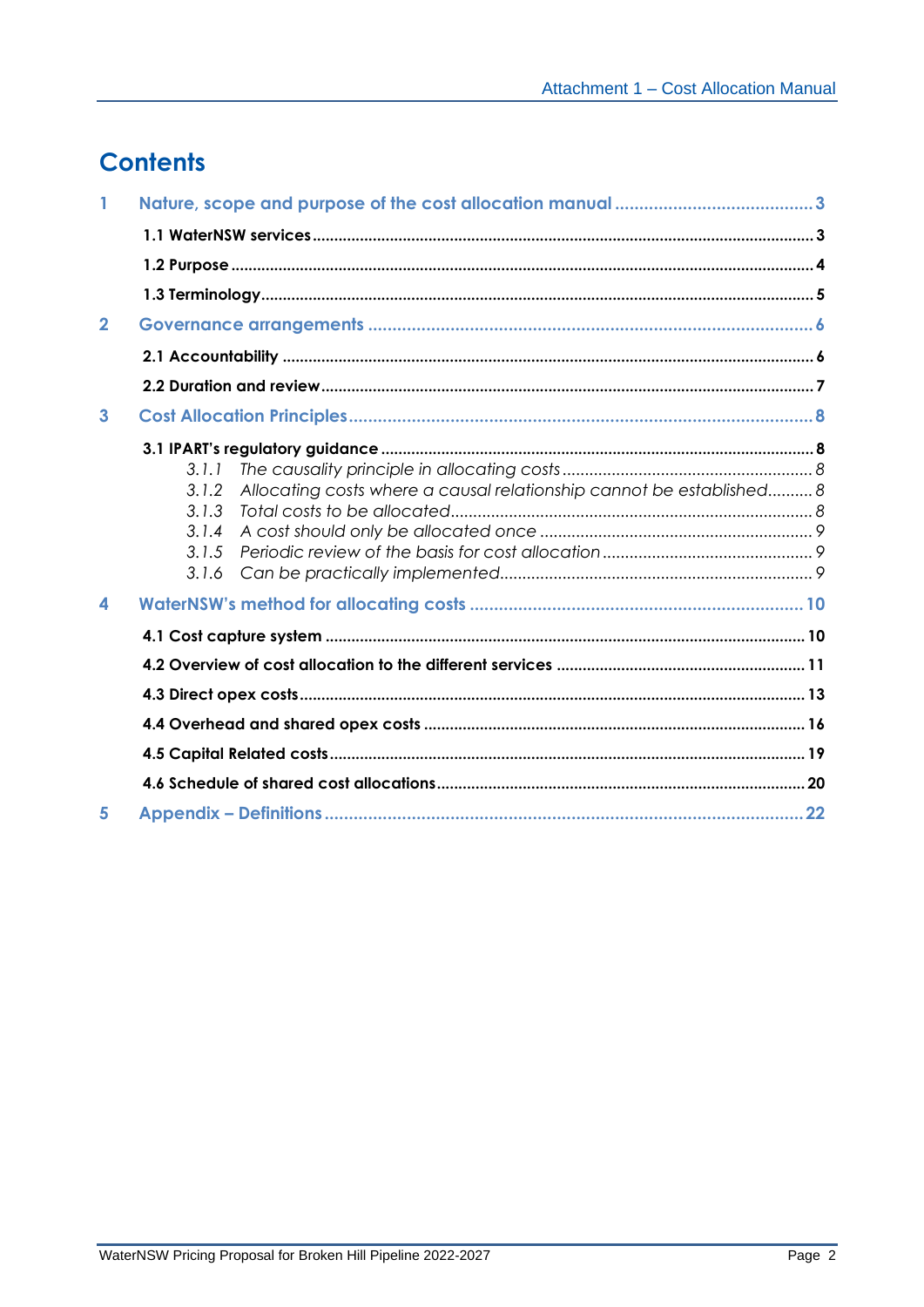## <span id="page-3-0"></span>**Nature, scope and purpose of the cost allocation manual**

### <span id="page-3-1"></span>1.1 WaterNSW services

WaterNSW is a State-Owned Corporation established under the Water NSW Act 2014 and operates under an Operating Licence issued and monitored by the Independent Pricing and Regulatory Tribunal (IPART).

WaterNSW is responsible for supplying the State's bulk water needs, operating the State's river systems and the bulk water supply system for Greater Sydney and providing services to its customers with respect to licensing and approvals, water allocation trades ("temporary trades"), water licence trades ("permanent trades") and water resource information.

We supply two thirds of water used in NSW from our 42 dams, rivers and pipelines to regional towns, irrigators, Sydney Water Corporation and local water utilities. We own and operate the largest surface and groundwater monitoring network in the southern hemisphere and build, maintain and operate essential infrastructure. WaterNSW plays a vital role in improving the availability of water that is essential for water users and the communities throughout NSW. WaterNSW does this through the delivery of its market functions:

- Source water protection protection of the Greater Sydney drinking water catchment to ensure safe water is supplied to Sydney Water, local councils and other distributors for treatment and distribution to their customers;
- Bulk water supply supplying water from its storages to customers in the Greater Sydney drinking water catchment and in the State's regulated surface water systems;
- System operator efficient management of the State's surface and groundwater resources to maximise reliability for users through the operation of the State's river systems and bulk water supply systems, in collaboration with the Murray Darling Basin Authority (MDBA) which directs operations of the River Murray system;
- Bulk water supply infrastructure planning, delivery and operation planning, developing, owning and operating infrastructure to meet customer-defined levels of service and in support of NSW Government policy and priorities to increase the security and reliability of water supplies to end use customers and the communities of NSW; and
- Customer water transaction services providing efficient and timely services to end use customers for water licensing and approvals, water trades, billing and to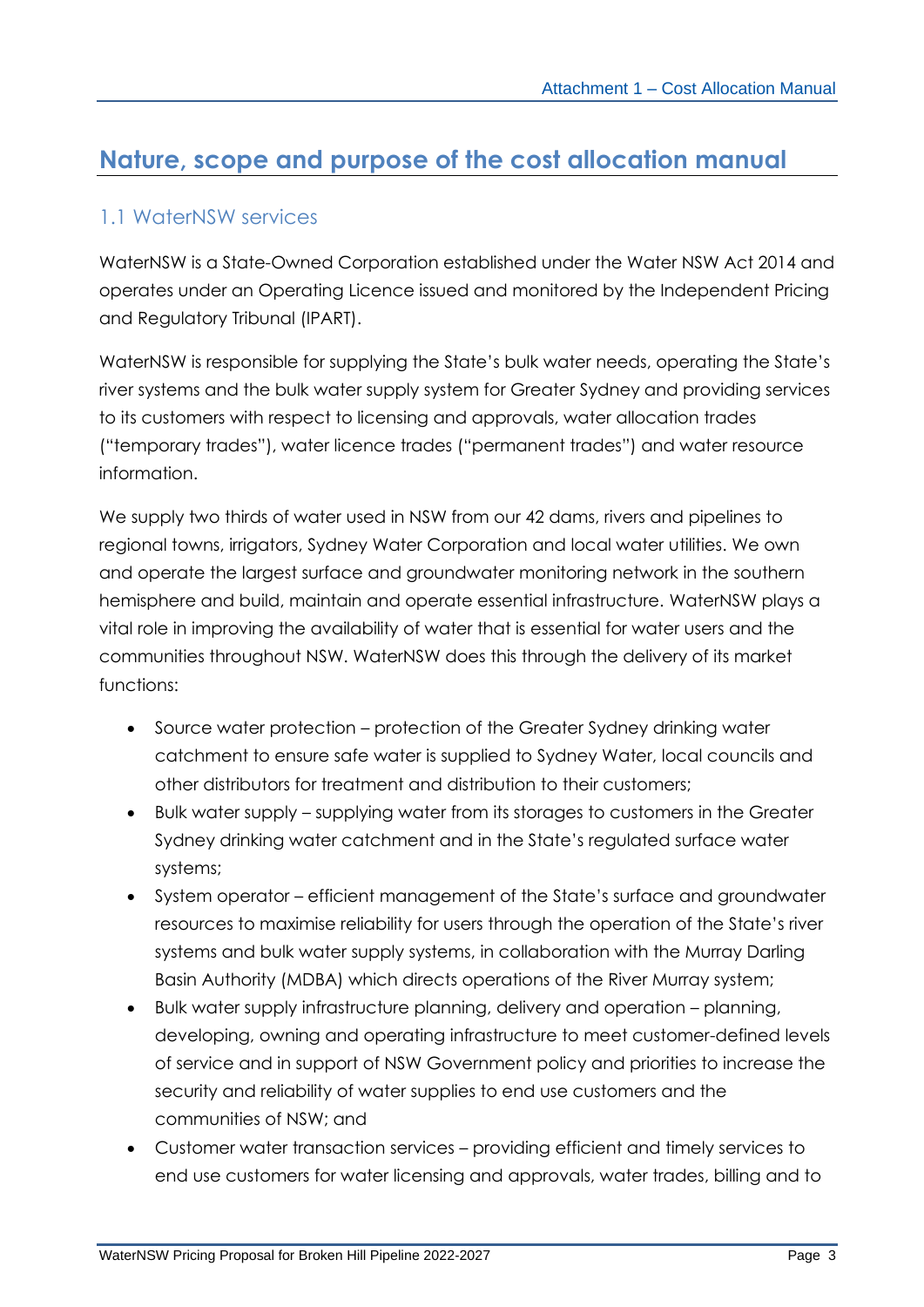meet their water resource information needs with respect to surface and groundwater quantity and quality.

### <span id="page-4-0"></span>1.2 Purpose

The purpose of this Cost Allocation Manual (CAM) is to describe the cost allocation method that WaterNSW uses to calculate its costs for its separate regulated service streams. These streams include:

- **Core business**, including:
	- o Greater Sydney WaterNSW is the main supplier of bulk water in the Sydney region. It manages and protects Sydney's drinking water catchments and catchment infrastructure. It supplies bulk water to Sydney Water Corporation (SWC or Sydney Water) and to three councils (Wingecaribee Shire Council, Shoalhaven City Council and Goulburn Mulwaree Council), and raw water and unfiltered water to minor customers.
	- o Rural Valleys WaterNSW provides rural valley bulk water services which relate primarily to the capture store and release of water to licence holders across 13 valleys in NSW.
	- o WAMC WaterNSW carries out on behalf of Water Administration and Ministerial Corporation certain licensing, water monitoring and billing functions formerly carried out by DPI Water on behalf of WAMC.
	- o Broken Hill Pipeline Services.
- **Supplementary activities and Other**. These are non-core projects, such as those services which do not form part of IPART's pricing determination and whose costs are excluded from the notional revenue requirements set by IPART. This segment consists of supplementary activities that are not included for the regulated business. These activities are externally funded, such as those activities funded by Murray Darling Basin Authority, NSW Government Grant Funded project works, as well as unregulated commercial business opportunities.

Allocation of costs in a shared price-regulated environment is a complex exercise. This Manual explains WaterNSW's cost allocation methodology and describes how WaterNSW:

- Distinguishes between direct and indirect costs;
- Attributes and allocates costs to and within WaterNSW's price regulated and nonprice regulated services; and
- Calculates the costs of the WaterNSW price regulated and non-price regulated services to reflect the costs associated with the provision of each service.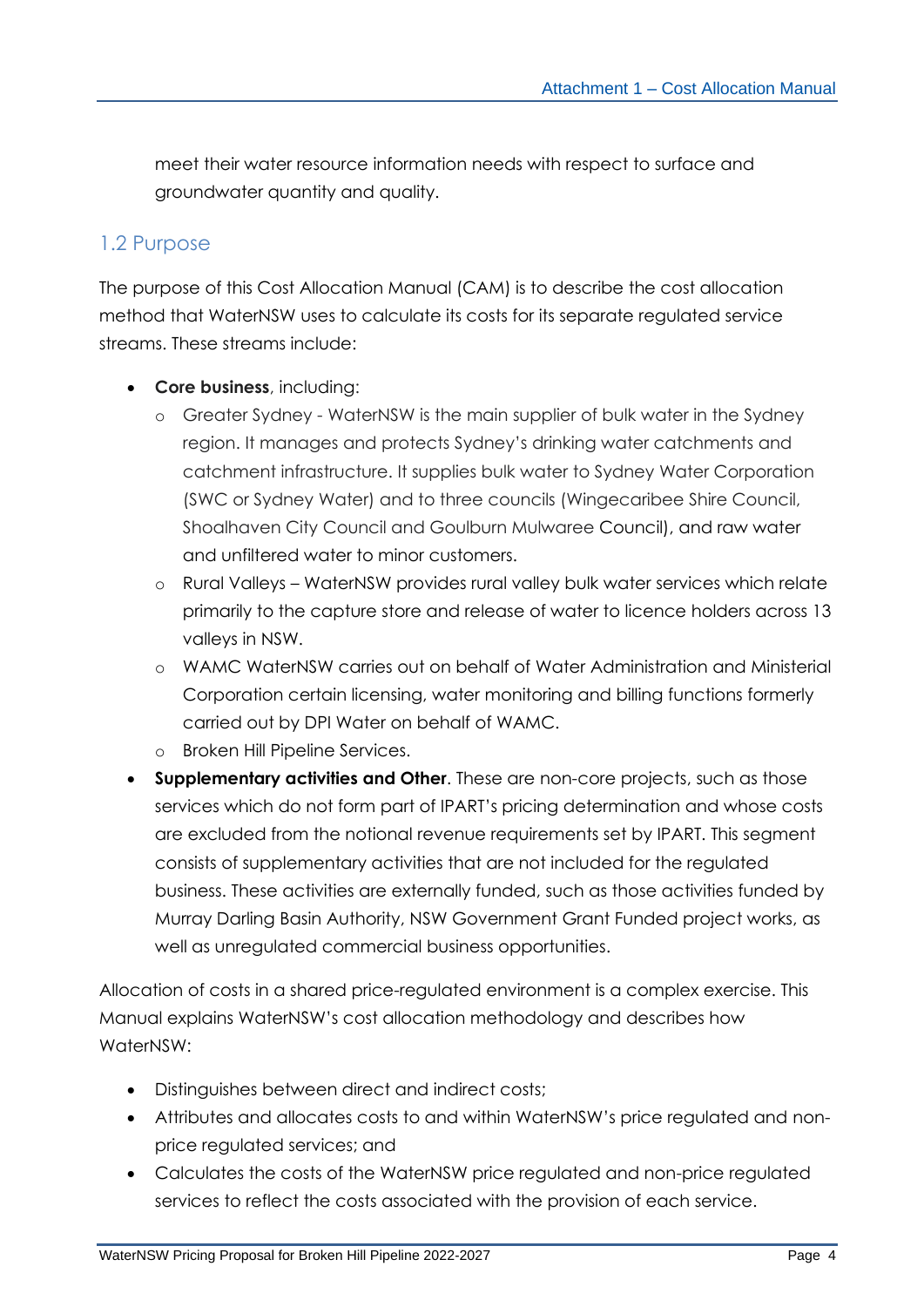By explaining the accounting basis of how costs have been, or will be, allocated, this Manual will assist WaterNSW in the development of pricing proposals for its four major pricing determinations: Greater Sydney Determination, Rural Valleys Determination, Water Administration Ministerial Corporation (WAMC), and the Broken Hill Pipeline. It also provides more transparency and confidence on how WaterNSW allocates costs.

While there is no regulatory requirement on WaterNSW to prepare a CAM for pricing purposes, we have sought to be consistent with the principles and arrangements set out in IPART's Cost Allocation Guide<sup>1</sup> (Guide) and applicable requirements such as:

- Applicable Australian Accounting Standards (which include Australian Accounting Interpretations);
- Applicable International Financial Reporting Standards;
- Financial Reporting Directions mandated by the Treasurer, including Treasury Circulars and Treasury Policy Papers; and
- Accounting policy legislation, including the requirements of the Part 3 of the Public Finance and Audit Act 1983 (where applicable), Government Sector Finance Act 2018 (where applicable), the associated requirements of the Public Finance and Audit Regulation 2015 (where applicable) and the State Owned Corporations Act 1989.

### <span id="page-5-0"></span>1.3 Terminology

Cost allocation relates to the attribution and allocation of a service provider's costs to its declared and other services. In developing this CAM, we have used the definitions set out in the IPART Guide and the key terms used are:

- A **cost object** is any activity or item for which costs are separately measured. Cost allocation is the process of identifying, aggregating, and assigning costs to specific cost objects. For the purpose of this CAM, each cost object represents an individual component required to provide a service. Hence each cost object can be assigned to both a system and a service level;
- **Direct costs** are costs that can be directly traceable to a specific cost object and can be attributed to a particular cost object and hence a service; and
- Costs that cannot be directly traceable to a specific cost object are **indirect costs.** These indirect costs are allocated across our services based on causal relationships.

<sup>&</sup>lt;sup>1</sup> IPART, "Cost Allocation Guide – Water Industry Competition Act 2006, March 2018."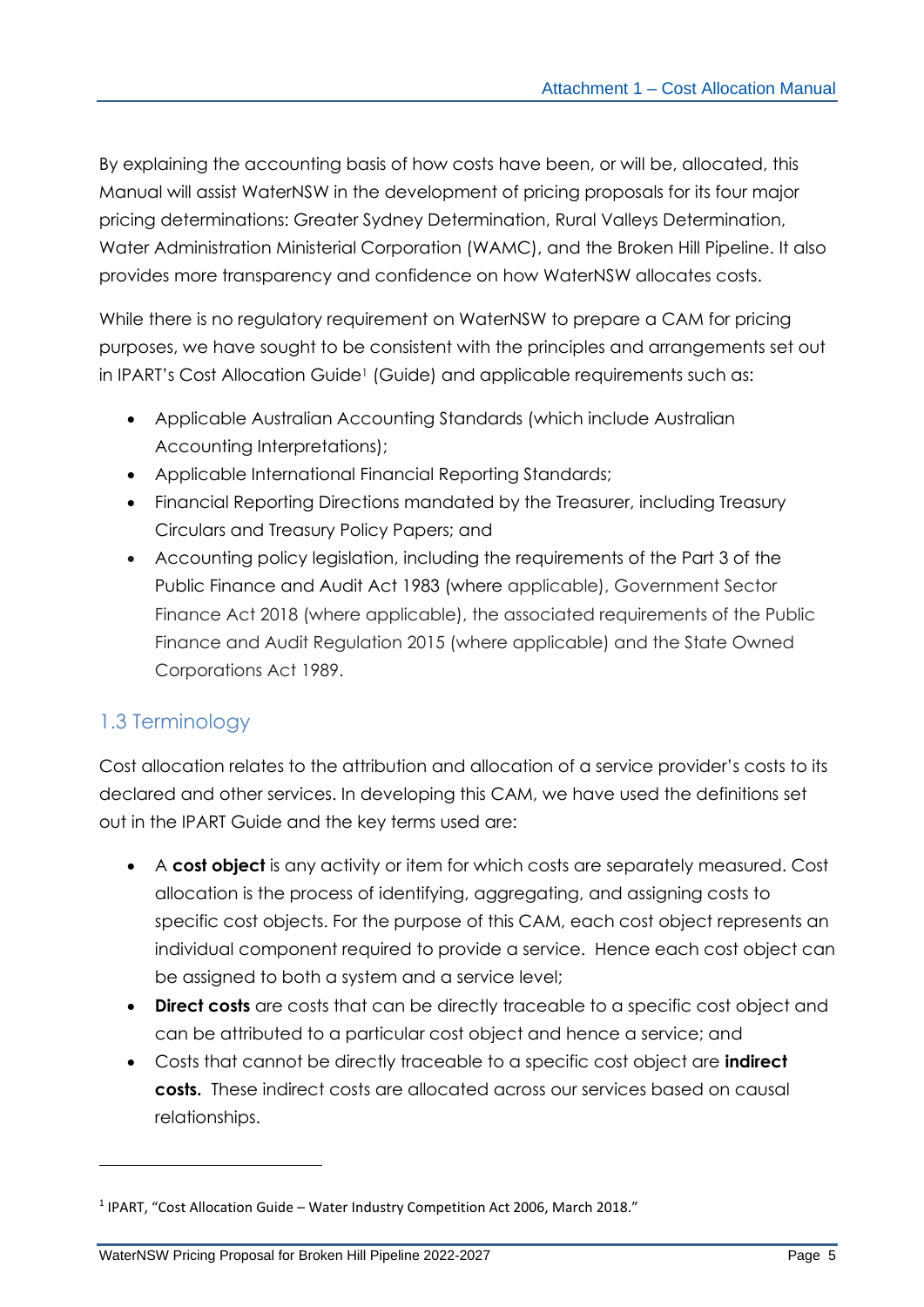## <span id="page-6-0"></span>**Governance arrangements**

### <span id="page-6-1"></span>2.1 Accountability

This section outlines the relevant accountabilities within WaterNSW for the initial implementation, continued application, maintenance/updates, internal monitoring, reporting and quality assurance of the CAM and separate accounts.

Specific responsibilities for updating, maintaining, applying and monitoring the CAM are managed by Finance and Commercial Services. The group is responsible for timely governance, internal assurance and implementation of the CAM. Finance & Commercial Services will ensure that costs are allocated and reported in accordance with the CAM. This includes:

- Maintaining accounts and making records available for audit review;
- Monitoring the appropriateness of causal drivers used
- Allocation of indirect costs, and
- Assurance i.e. ensuring application and monitoring of costs is in accordance with the CAM.

Table 1 sets out the specific accountabilities and responsibilities for updating, maintaining, applying and monitoring the application of the CAM.

| <b>Role</b>             | <b>Accountability and/or responsibility</b>                                                                                                                                                                                                                        |
|-------------------------|--------------------------------------------------------------------------------------------------------------------------------------------------------------------------------------------------------------------------------------------------------------------|
| Chief Executive Officer | • Accountable for approving the CAM                                                                                                                                                                                                                                |
| Chief Financial Officer | Responsible for developing and<br>recommending the CAM to the<br>CEO.<br>Ensuring systems and processes are<br>in place to support the CAM policy.<br>Monitoring CAM outcomes to<br>provide assurance that the CAM<br>outcomes are in line with the CAM<br>Policy. |

|  | Table 1 - CAM accountabilities and responsibilities |  |  |
|--|-----------------------------------------------------|--|--|
|  |                                                     |  |  |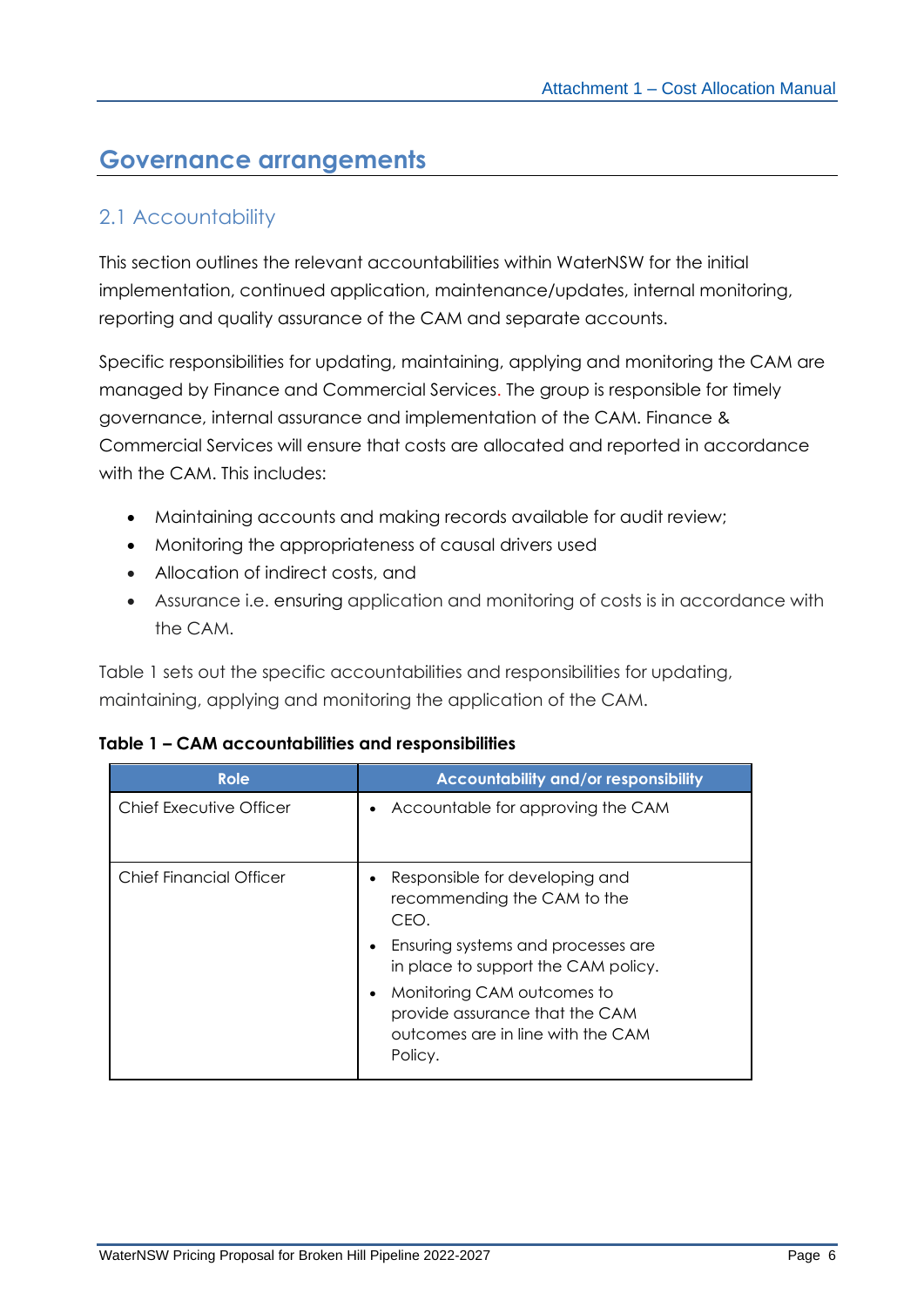| Manager Financial Planning &<br>Analysis | Responsible and accountable for applying<br>the detailed principles and policies<br>described in this CAM as the basis for<br>attributing costs to, or allocating costs<br>between WaterNSW's separate regulated<br>service streams |
|------------------------------------------|-------------------------------------------------------------------------------------------------------------------------------------------------------------------------------------------------------------------------------------|
|                                          | Implement the CAM and maintain<br>associated costing procedures and<br>guidelines for staff                                                                                                                                         |
|                                          | Day-to-day responsibility for updating,<br>maintaining, applying, internally monitoring<br>and reporting on the application of the CAM                                                                                              |
| All staff                                | Comply with all relevant costing procedures<br>and CAM guidelines                                                                                                                                                                   |

### <span id="page-7-0"></span>2.2 Duration and review

This CAM will be considered current and will take effect at the date approved by WaterNSW's Chief Executive Officer. The CAM will remain and be considered current until it is periodically re-issued.

The CAM will be reviewed at the beginning of each regulatory pricing period. A review of the CAM may also occur in the event of major changes to WaterNSW's business that could impact the provision of services or the capture and recording of costs.

These reviews include a comprehensive assessment of the compliance of recorded expenditures with the cost allocation method outlined in the CAM.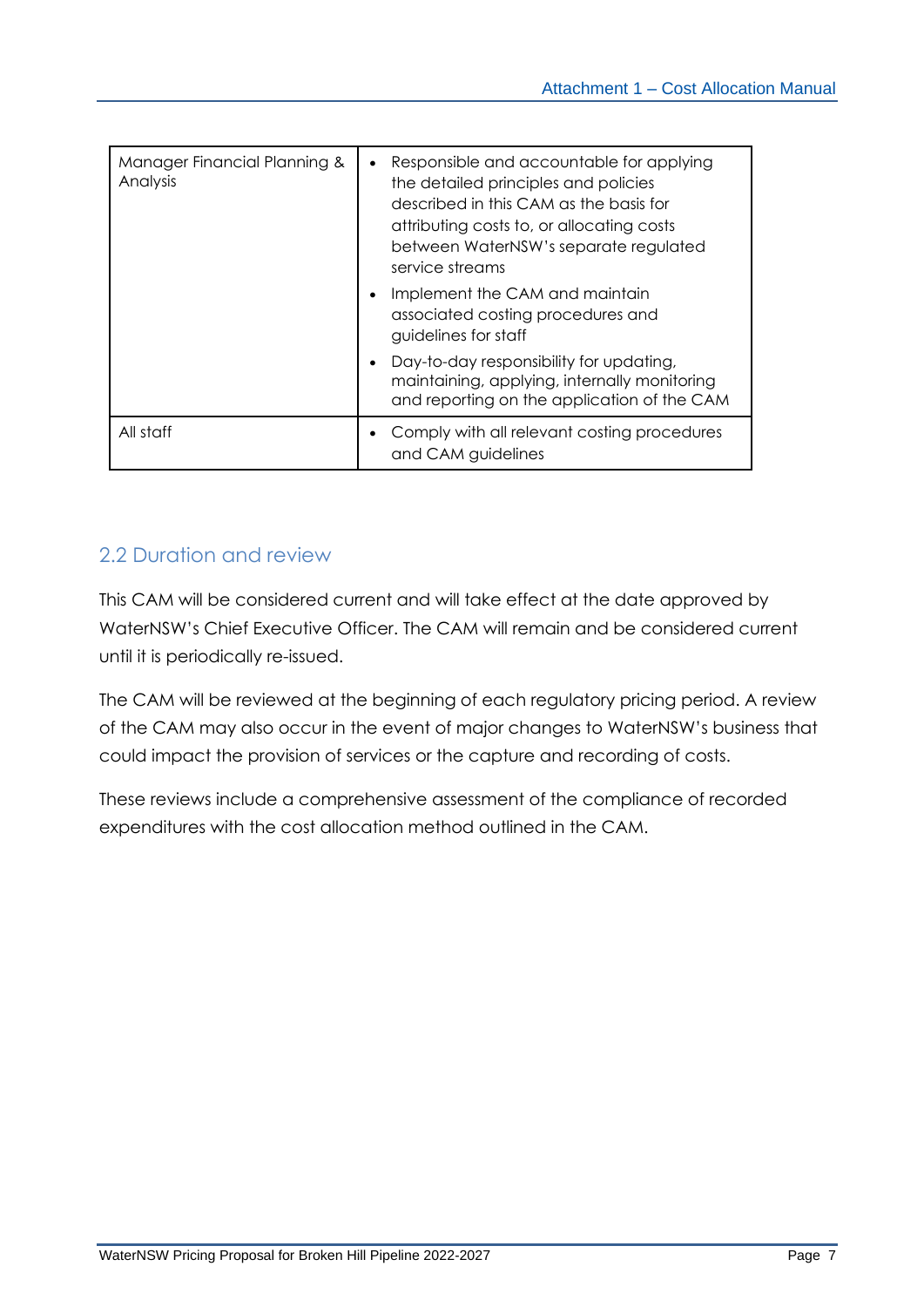# <span id="page-8-0"></span>**Cost Allocation Principles**

### <span id="page-8-1"></span>3.1 IPART's regulatory guidance

WaterNSW has adopted several principles in the development of its CAM. These include the principles outlined in IPART's Cost Allocation Guide, and applicable accounting standards that reflect good practice and regulatory precedent.

### <span id="page-8-2"></span>**3.1.1 The causality principle in allocating costs**

WaterNSW understands and interprets this principle to be that all costs (capital and operating) must be allocated to the relevant service which causes those costs to be incurred. More specifically, WaterNSW's four separate determinations are defined both by the type of service and by geographic boundaries.

As a result, direct causal costs are identified at both a service level, geographic system level and an activity level. This concept is extended to a high proportion of operating costs, and further attributed to the specific services within the separate service areas. For example, the cost of maintenance activities used to maintain bulk water storage and delivery infrastructure through the Greater Sydney supply system are directly costed to this service.

### <span id="page-8-3"></span>**3.1.2 Allocating costs where a causal relationship cannot be established**

WaterNSW interprets this principle to mean where a causal relationship does not exist, or where it is not practicable to precisely identify and measure causal allocators, it is then necessary to substitute a close approximation to an ideal causal allocation. We use this approach for allocating our indirect common shared costs. This CAM sets out the method for allocating indirect common costs.

### <span id="page-8-4"></span>**3.1.3 Total costs to be allocated**

WaterNSW interprets this principle to be that the sum of costs allocated to each service must reconcile with the total costs outlined in our audited statutory financial accounts. Accordingly, we have imbedded a cross-check in into our cost allocation modelling, as part of broader governance and quality assurance processes.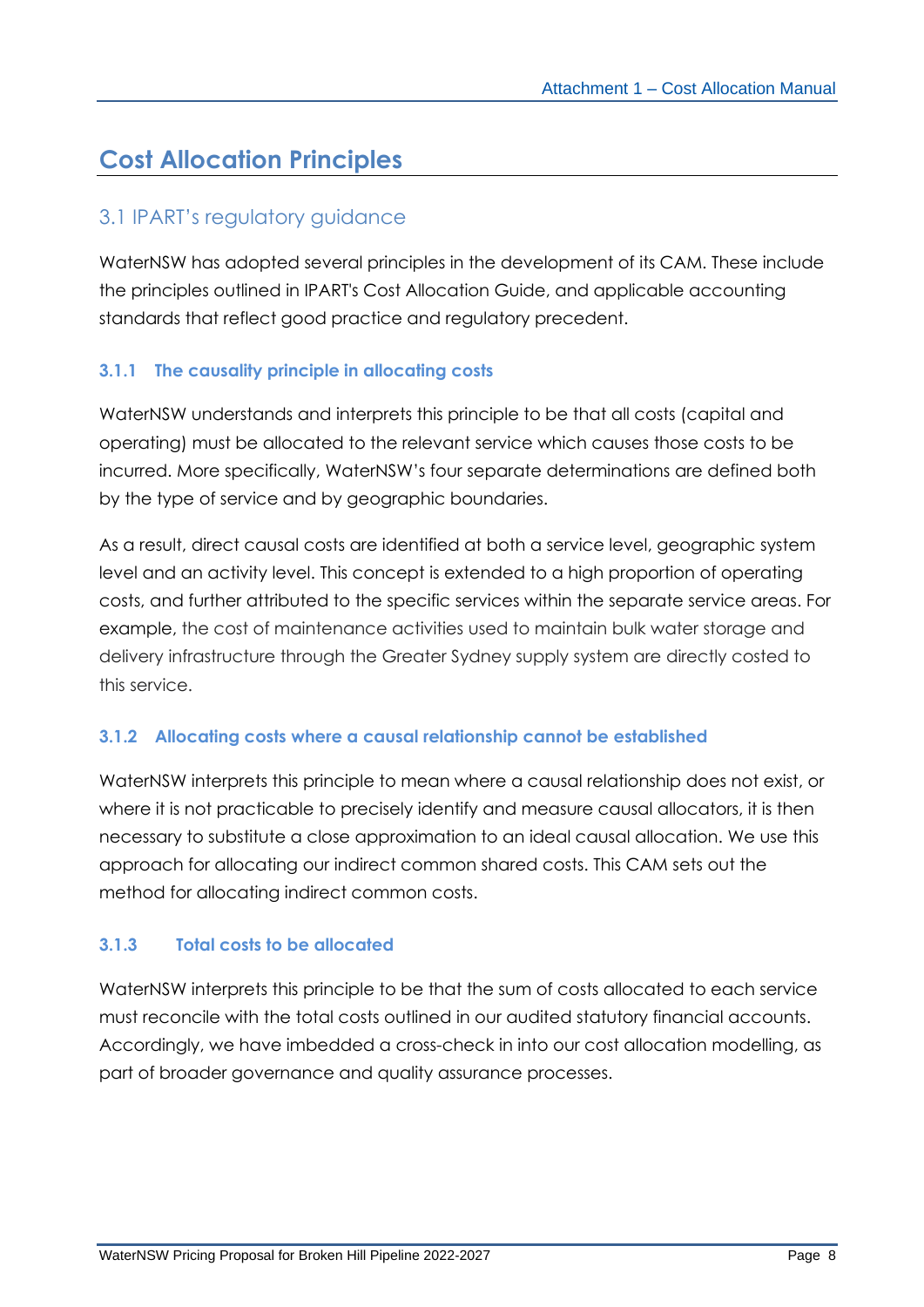### <span id="page-9-0"></span>**3.1.4 A cost should only be allocated once**

WaterNSW interprets this principle to be that costs within a service, as well as between services, should only be counted or allocated once. There should be no double counting or duplication of costs across WaterNSW's separate determinations and service areas.

As with the cross-checks/governance outline in the 'Total costs to be allocated' principle, a separate reconciliation of costs with IPART's determined costs ensures that costs are only allocated once, precluding double counting or over allocation, demonstrating that cost have been neither created nor lost as a result of the allocation.

### <span id="page-9-1"></span>**3.1.5 Periodic review of the basis for cost allocation**

WaterNSW understands this principle to be one in which allocators should not be regarded as static or permanent, and as such causal allocators should be updated as often as is practical, to ensure casual relationships remain relevant. As part of WaterNSW's governance process, we will update allocators periodically as technologies and operations trigger change or improved allocators become available. The updating of allocators will occur through the periodic review outlined in section 2.2.

### <span id="page-9-2"></span>**3.1.6 Can be practically implemented**

This principle is in addition to those outlined by IPART in its guidance. WaterNSW interprets this principle to mean that although ideal allocators are always preferred, in some cases it may not be practicable to precisely identify and measure causal allocators of cost without undue cost and effort. In such cases, WaterNSW will adopt a proxy allocator based on our understanding of the nature of the expenditure and an expectation that the proxy will result in allocations that are consistent with those that would result from an ideal causal allocator.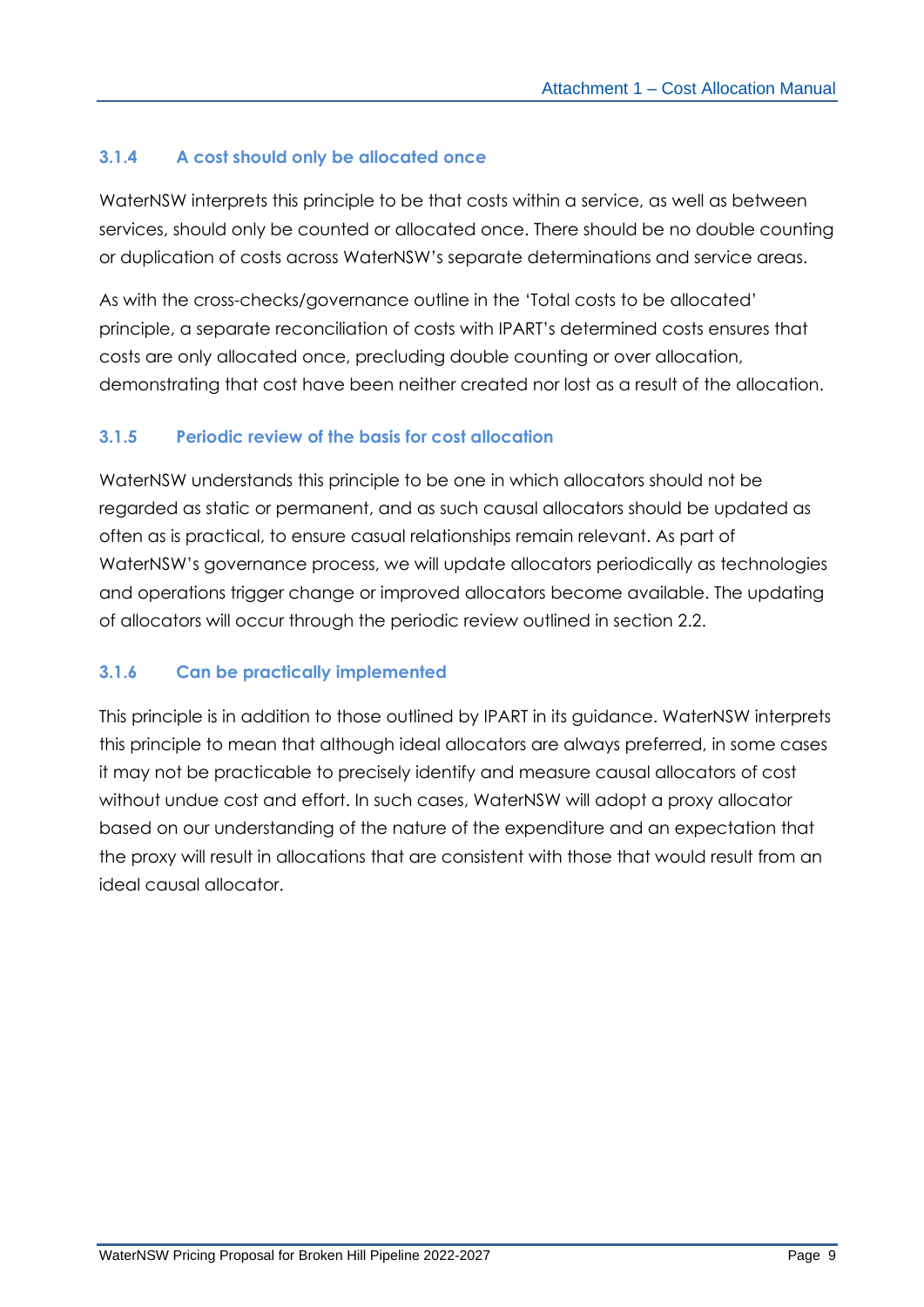# <span id="page-10-0"></span>**4 WaterNSW's method for allocating costs**

### <span id="page-10-1"></span>4.1 Cost capture system

WaterNSW's Microsoft Dynamics 365 Financial Management System is used to capture all costs.

WaterNSW's chart of accounts and costing systems have been established such that costs (both operating and capital) can be separately accounted for and reported in accordance with the CAM and regulatory requirements. The chart of accounts structure enables costs to be attributed directly to, or to easily allocate costs between the following service categories:

- Greater Sydney services
- Rural Valleys services
- WAMC;
- Broken Hill Pipeline services; and
- non-core projects.

Each account string in the general ledger comprises 8 pieces of information, whereby each piece assists in grouping of costs for reporting by: Project, Valley, Segment, Activity as well as other reporting segments as outlined in Table 2 below.

| Level | Segment                 | Format           | <b>Description</b>                                                                                           |
|-------|-------------------------|------------------|--------------------------------------------------------------------------------------------------------------|
|       | Responsibility centre   | 4 digit code     | The area of financial responsibility<br>assigned to a manager or supervisor.                                 |
| 2     | Project and Phase       | 11 digit<br>code | 8 digits project, "." separator, 2 digits for<br>phase. .1x phases are Capex, .2x and .3x<br>are Opex phases |
| 3     | Valley                  | 2 digit code     | This is the location the project will be<br>delivered according to mapped valleys                            |
| 4     | Activity centre         | 2 digit code     | Type of work being performed e.g. asset<br>inspections                                                       |
| 5     | Pricing service         | 4 digit code     | ldentifies the service category .e.g.<br>Greater Sydney                                                      |
| 6     | <b>Business Segment</b> | 4 digits         | Identifies the segment, e.g. Core, core<br>plus                                                              |
| 7     | Capability              | 3 digits         | Identifies whether Opex or Capex and if<br>Capex what capability                                             |

| Table 2 - General ledger account information |  |
|----------------------------------------------|--|
|----------------------------------------------|--|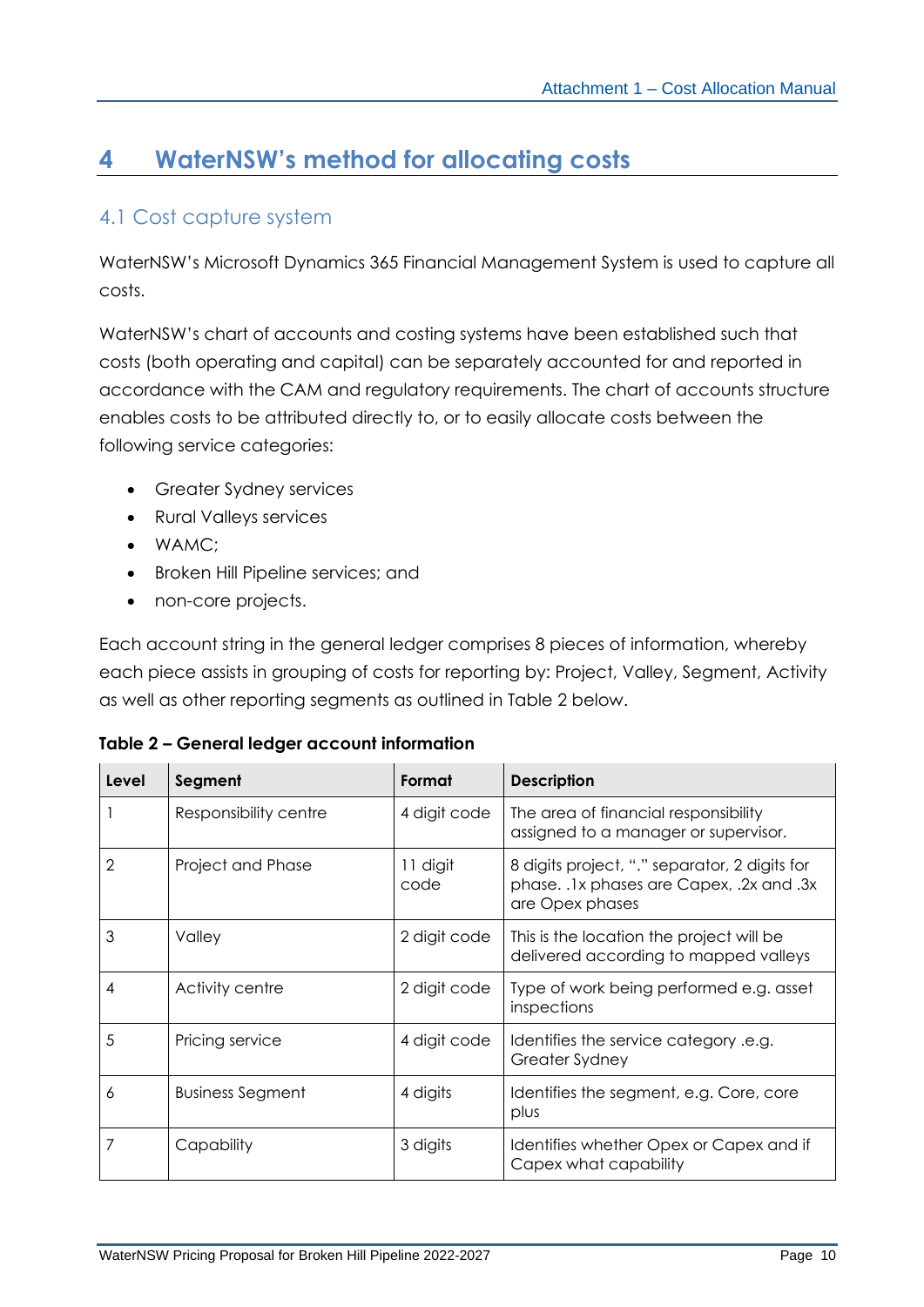|  | Cost item |  | 4 digit code   Type of expenditure e.g. labour, energy,<br>I chemicals. |
|--|-----------|--|-------------------------------------------------------------------------|
|--|-----------|--|-------------------------------------------------------------------------|

Projects can have multiple levels using either sub-projects or work orders to capture transactions across project phases. Projects are linked to managing cost centres that are responsible for delivery.

### <span id="page-11-0"></span>**4.2 Overview of cost allocation to the different services**

Cost allocation is a step-by-step process that involves:

- Identifying and defining the cost objects to which costs will be assigned;
- Identifying and classifying costs as direct or indirect;
- Tracing direct costs and attributing them to the cost objects;
- Applying a method of relating indirect costs to the cost objects i.e., allocating these to cost objects using appropriate allocators or cost drivers.

WaterNSW's costs are fully allocated to activities and to each pricing determination for regulatory purposes. The following figure is a diagrammatical representation of the broad methodology used to apportion costs across activities and submissions.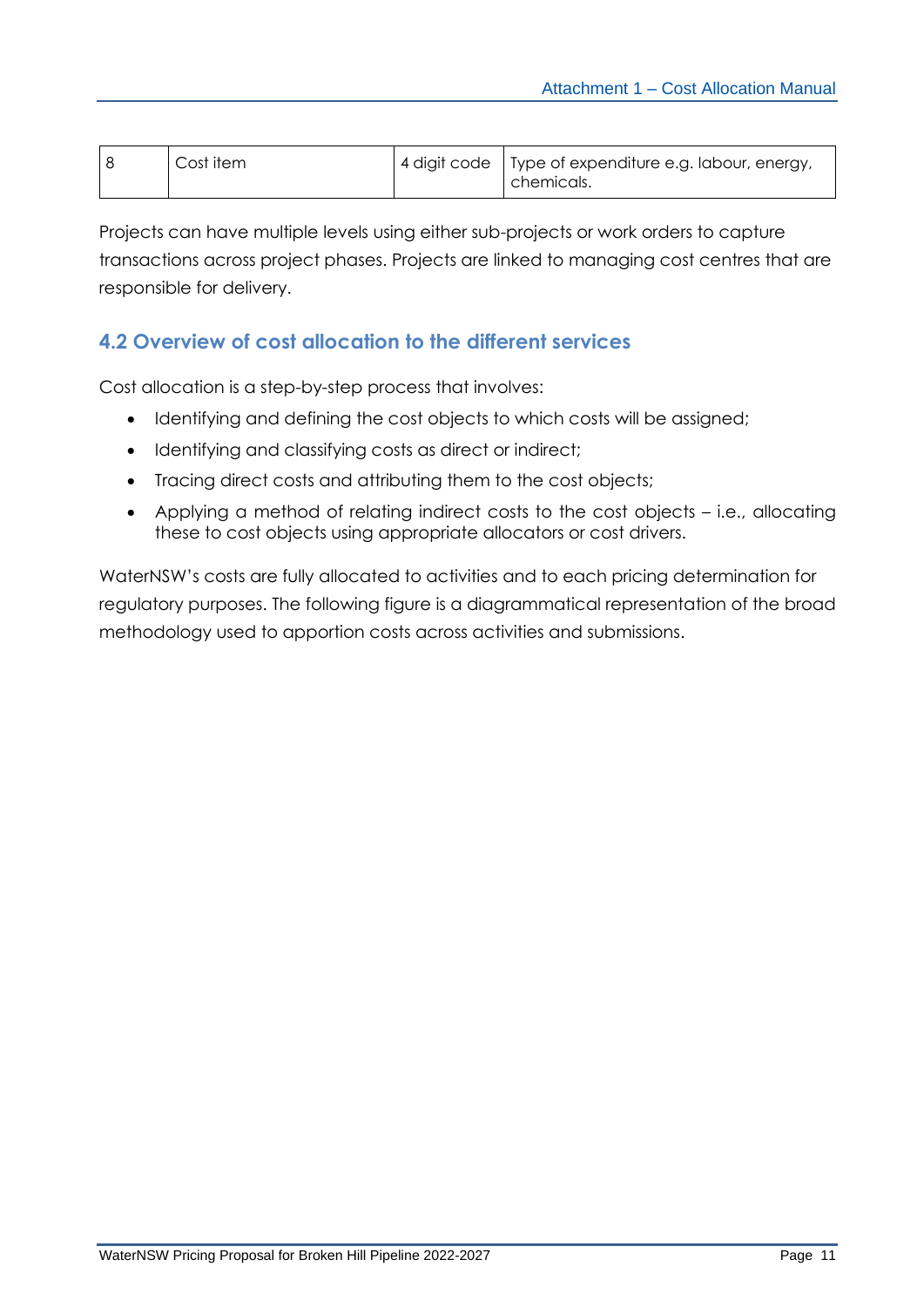

**Figure 1 – WaterNSW's cost allocation methodology**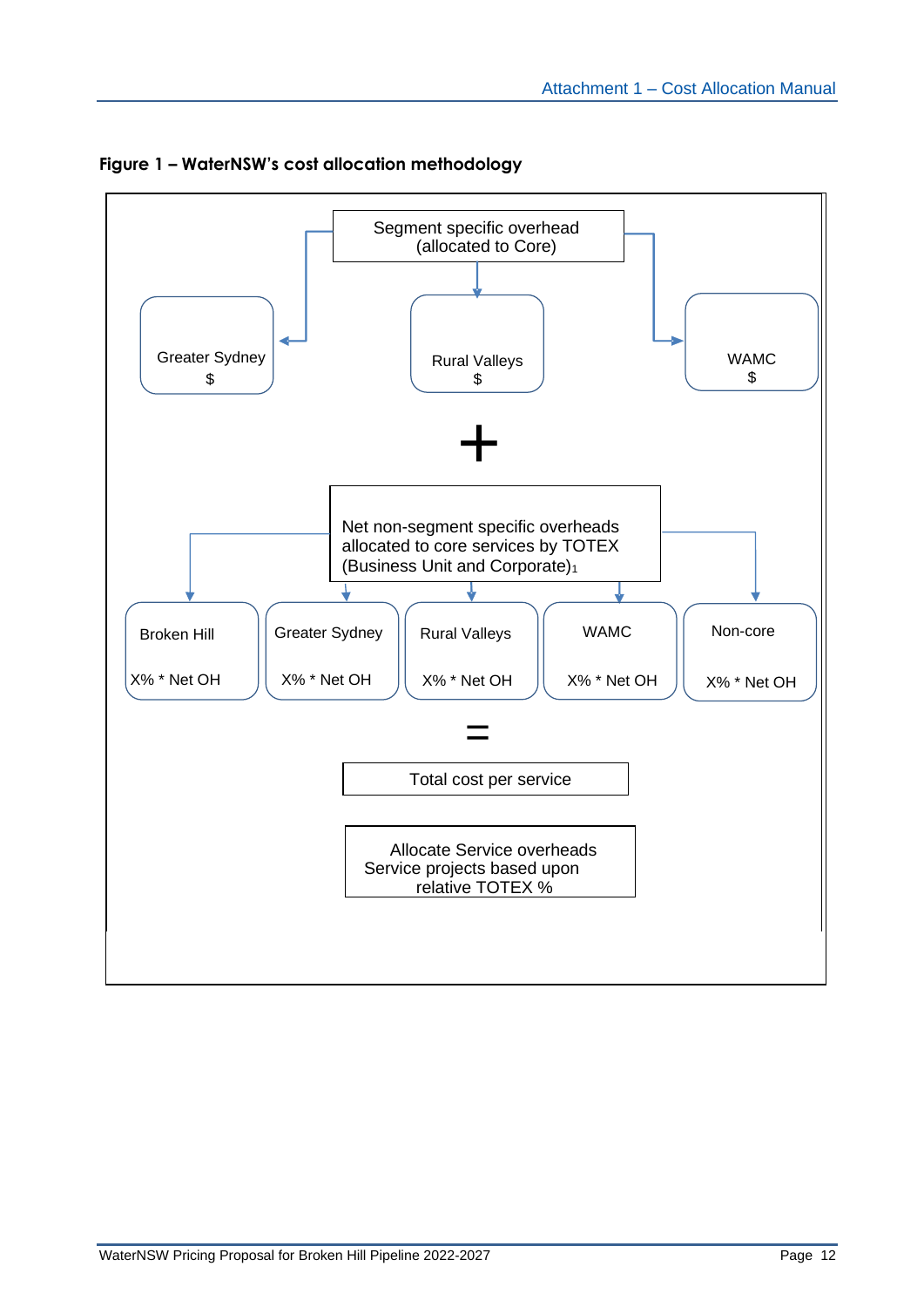Note: <sup>1</sup> Non-seament specific corporate overhead is post the allocation of corporate overheads to capital expenditure. Further detail on net non-specific overheads is provided in section 4.4.

### <span id="page-13-0"></span>**4.3 Direct opex costs**

#### **Labour costs**

Timesheets are used to directly attribute labour cost to projects/work orders. Staff members are responsible for attributing labour hours to appropriate projects on a regular basis accounting for all days of activity.

Based on the labour hours charged, direct labour costs are attributed to the appropriate project or responsibility centre by multiplying the number of hours charged by the individual staff member's labour rate per hour.

### **Non labour costs**

Non labour expenses are directly attributed to the appropriate service by coding costs to the relevant project.

### **Ring-fencing through activity-based costing**

All operating costs are allocated into the following four segments:

- 1. **Core**. This segment consists of the regulated business activities of Greater Sydney and Rural Valleys, WAMC, and the Broken Hill Pipeline. The direct costs of these businesses are tagged and allocated to each of the rural valleys (Bulk water and WAMC services) and Greater Sydney/Broken Hill as appropriate.
- 2. **Core Plus**. This segment consists of supplementary activities that are not included in the regulated business. These activities are externally funded and include investments such as those funded by MDBA and the NSW Government.
- 3. **Other.** This segment represents unregulated business and direct costs are allocated accordingly to the segment.
- 4. **Overhead.** This includes the overhead costs from business units which are the operational areas within WaterNSW that are responsible for specific functions and service delivery, and corporate overheads which relate to whole of business functions.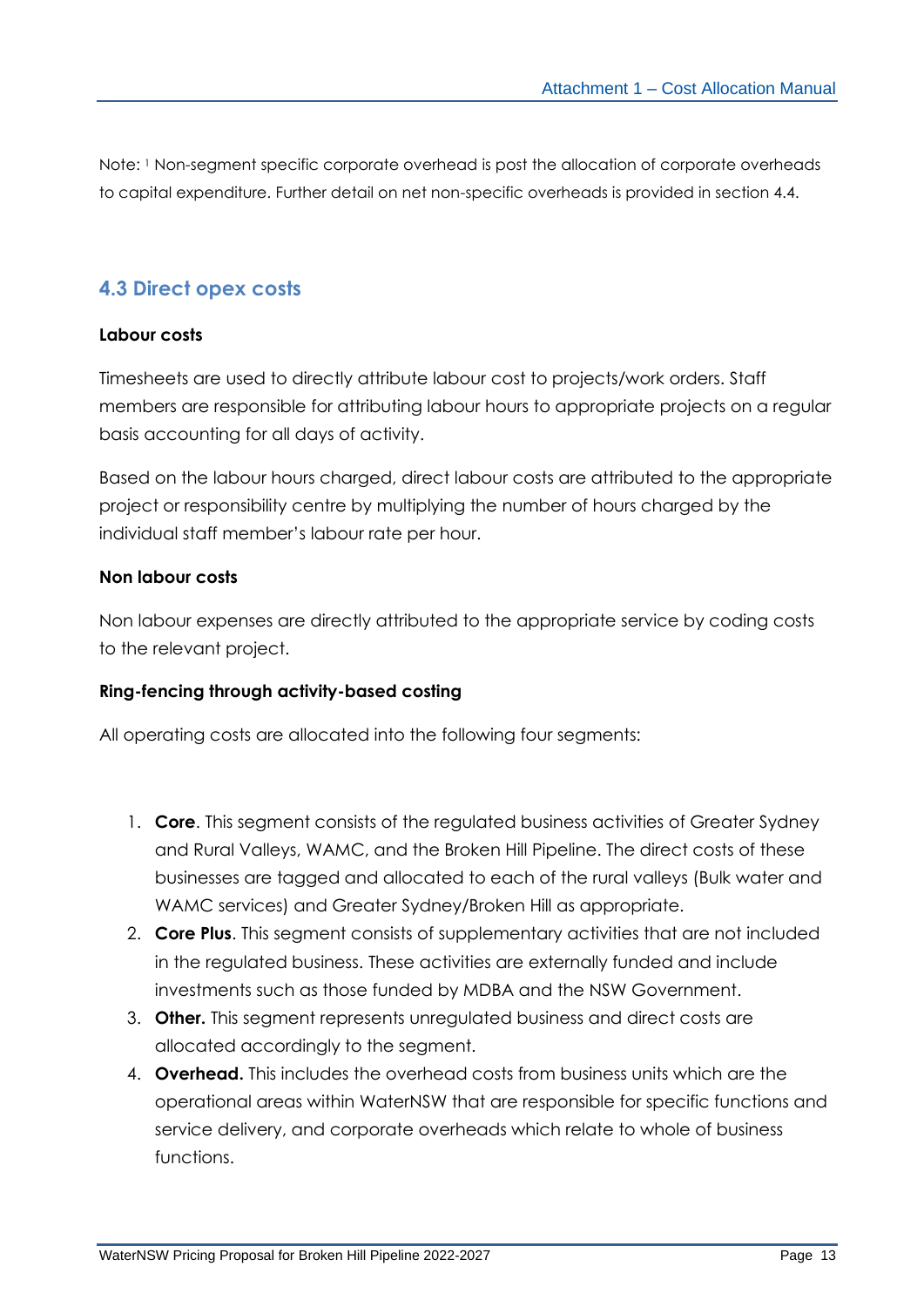WaterNSW has developed a project-by-project approach to allocating costs into appropriate categories for the IPART price reviews.

WaterNSW's Microsoft Dynamics 365 Financial Management System is used to capture direct and indirect costs. Dynamics 365 is supported by inputs from WaterNSW's timesheet programs, and expense claims system.

WaterNSW applies the following process to allocate costs across its IPART determinations:

- Work is undertaken on a project basis. Before a project is created in Dynamics 365, a number of strict expenditure controls must be satisfied. The project manager is required to obtain 'Approval to Spend' (ATS) under the WaterNSW Standing Delegations. An 'ATS' is drafted by the project manager outlining the scope of the proposed project, the proposed expenditure, the proposed funding source and the justification for the proposed project;
- A project is created in Dynamics 365 after the project is approved. The project is mapped to an IPART activity code (such as 'Renewals and Replacements' or 'Environmental Planning and Protection') and a price determination (such as Greater Sydney or Rural Valley). The project manager consults with the finance team on the appropriate classification for the project. The project classification must align with the project drivers identified in the ATS. For example, a project to construct a Fish Passage structure in Greater Sydney will be mapped to the 'Environmental Planning and Protection' IPART activity code and the Greater Sydney determination. This mapping will be supported by an ATS document identifying environmental compliance as a key driver for the project.
- Staff allocate their direct costs (e.g. time and materials) to a project. Direct costs predominately relate to labour, materials and contractors' costs. Direct labour costs are captured in Dynamics 365 and allocated to projects using WaterNSW's timesheet systems. Employees record their labour hours for each fortnight using KRONOS. Employees select a project for each timesheet 'punch'. Timesheets are reviewed and approved by the line manager. Contractor costs and materials are captured and allocated to projects by raising a purchase order in Dynamics 365. The project manager selects the appropriate project for the purchase order.
- By mapping a project to an IPART funding source (pricing determination), the cost of the project is allocated to the appropriate IPART determination and incorporated into customer charges for the relevant determination.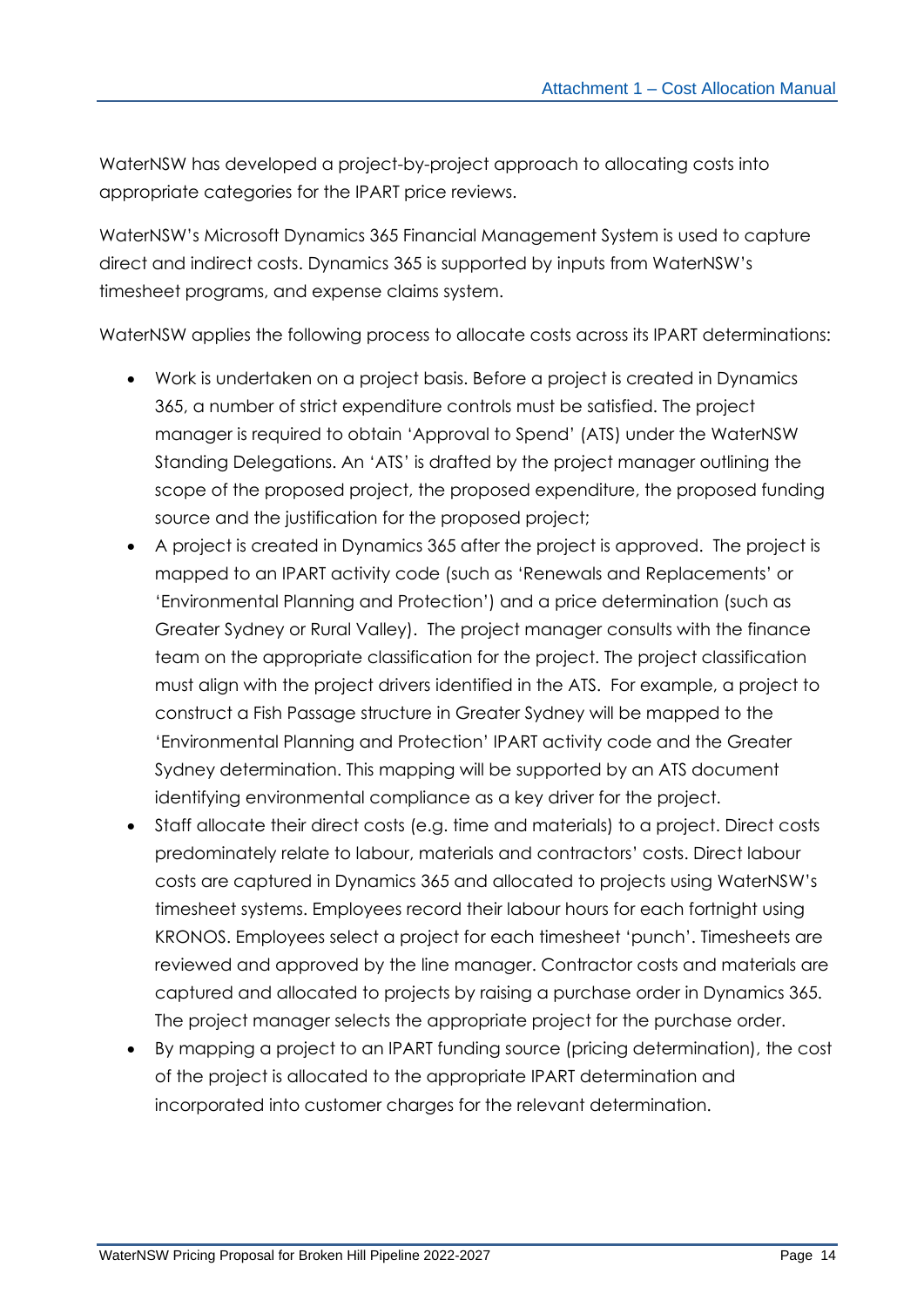The allocation approach is summarised in Table 3.

| Cost item                         | <b>Description</b>                                                                                                                                                                              | <b>Basis for allocation</b>                                                                                                                                              | <b>Costs allocated to</b>                                                                                                                                                             |
|-----------------------------------|-------------------------------------------------------------------------------------------------------------------------------------------------------------------------------------------------|--------------------------------------------------------------------------------------------------------------------------------------------------------------------------|---------------------------------------------------------------------------------------------------------------------------------------------------------------------------------------|
| Salary and wages                  | Salary and wages,<br>associated payroll on-<br>costs and<br>employee/industry<br>allowances                                                                                                     | Directly attributed<br>through labour<br>costing to a<br>project                                                                                                         | Greater Sydney services<br>$\bullet$<br><b>Rural Valleys services</b><br>$\bullet$<br>WAMC;<br>$\bullet$<br>Broken Hill Pipeline; and<br>$\bullet$<br>non-core projects.<br>$\bullet$ |
| Other Employee<br>related         | Other staff related<br>costs such as staff<br>training.                                                                                                                                         | Directly attributed<br>to projects.                                                                                                                                      | Greater Sydney services<br>$\bullet$<br><b>Rural Valleys services</b><br>$\bullet$<br>WAMC;<br>$\bullet$<br>Broken Hill Pipeline; and<br>non-core projects.<br>$\bullet$              |
| Consultancies                     | Consisting of<br>consultancy fees.                                                                                                                                                              | Directly attributed<br>to projects.                                                                                                                                      | Greater Sydney services<br>$\bullet$<br><b>Rural Valleys services</b><br>$\bullet$<br>WAMC;<br>$\bullet$<br>Broken Hill Pipeline; and<br>$\bullet$<br>non-core projects.<br>$\bullet$ |
| Materials, plant and<br>equipment | Inventory and non-<br>inventory (irregular)<br>items. Includes water<br>purchases, general<br>materials and<br>chemicals, computer<br>hardware and software<br>and energy costs.                | The certification<br>process for<br>invoices requires<br>officers to confirm<br>the correct<br>project/ work<br>order is used for<br>the costing                         | Greater Sydney services<br>$\bullet$<br><b>Rural Valleys services</b><br>$\bullet$<br>WAMC;<br>$\bullet$<br>Broken Hill Pipeline; and<br>$\bullet$<br>non-core projects.<br>$\bullet$ |
| Contractors                       | Includes hire contracts<br>such as legal services,<br>IT services,<br>maintenance services<br>among others.                                                                                     | The certification<br>process for<br>invoices requires<br>officers to confirm<br>the correct<br>project is used for<br>the costing                                        | Greater Sydney services<br>$\bullet$<br><b>Rural Valleys services</b><br>$\bullet$<br>WAMC;<br>$\bullet$<br>Broken Hill Pipeline; and<br>$\bullet$<br>non-core projects.<br>$\bullet$ |
| Administration                    | Incorporating<br>expenditure such as<br>minor energy and<br>utilities, insurances,<br>office supplies,<br>property expenses,<br>land tax, council rates<br>among other<br>administrative costs. | Directly attributed<br>to projects.<br>The certification<br>process for<br>invoices requires<br>officers to confirm<br>the correct<br>project is used for<br>the costing | Greater Sydney services<br>$\bullet$<br><b>Rural Valleys services</b><br>$\bullet$<br>WAMC;<br>Broken Hill Pipeline; and<br>non-core projects.                                        |

**Table 3 – Cost items and basis for allocation**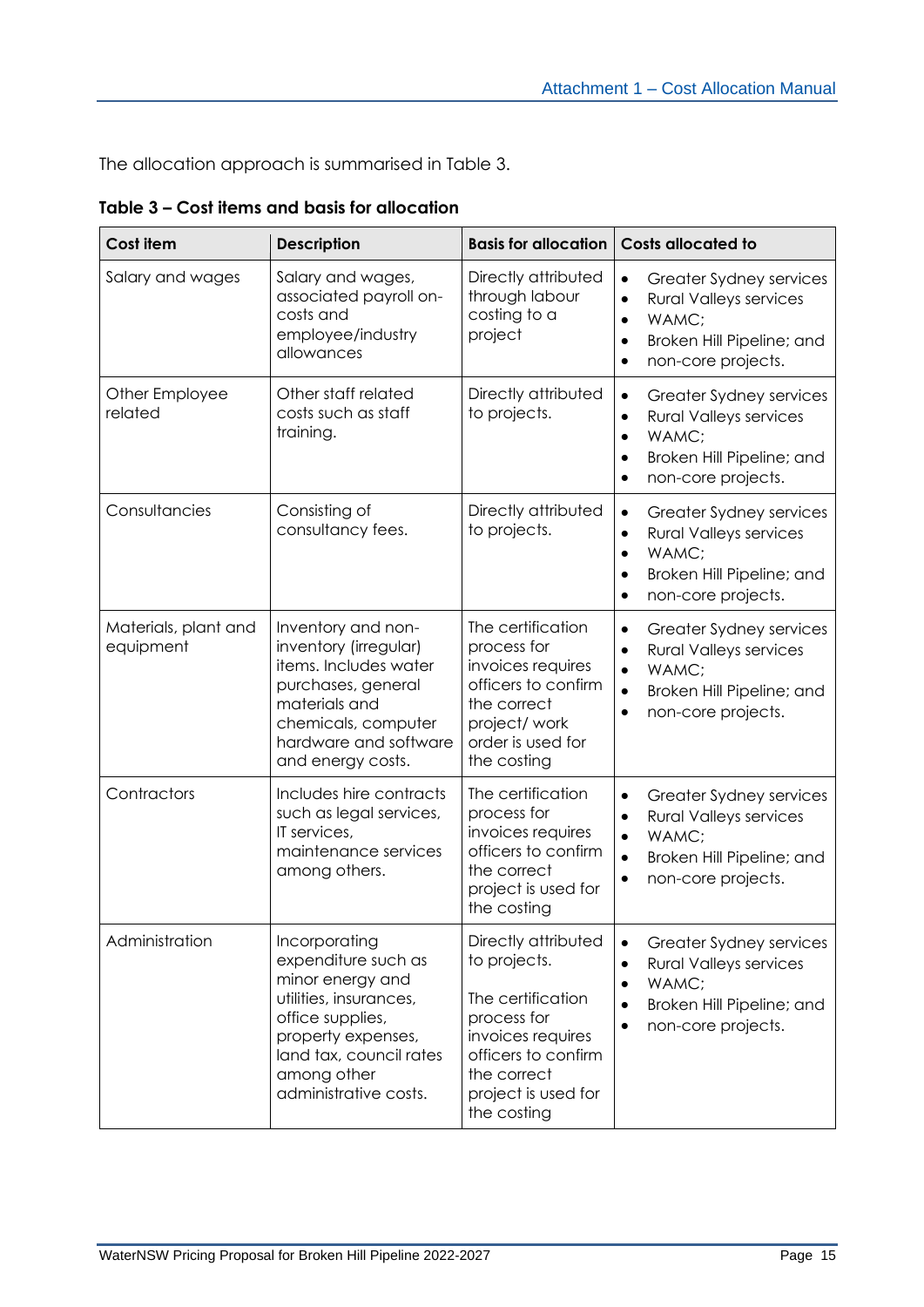### <span id="page-16-0"></span>**4.4 Overhead and shared opex costs**

WaterNSW uses direct total expenditure (TOTEX) as the cost allocator for its shared opex costs. TOTEX is a concept that has been widely adopted by regulators and utilities as a regulatory measure of expenditure. TOTEX is defined as the sum of total operating expenditure and total capital expenditure.

TOTEX satisfies the allocation principles set out in Section 2 as:

- Directly attributable TOTEX expenditures are readily observable;
- The use of directly attributable costs as an allocator for indirect/shared costs is a well-established approach with regulatory precedent;
- TOTEX as a cost concept is consistent with regulatory best practice;
- TOTEX expenditures are subject to independent review by IPART as inputs into WaterNSW's revenue requirement; and
- It is reasonable to expect direct TOTEX to be correlated to the cost drivers associated with indirect/shared costs.

The TOTEX allocator will change over the course of the regulatory period, because the quantum of the costs driver on which the allocator is based changes. The information from which the percentage TOTEX allocators will be calculated will be sourced from WaterNSW Microsoft Dynamics 365 financial management system.

### **Net overhead costs**

WaterNSW's net overhead costs are fully allocated to Core, Non-core and Other projects based upon percentage of TOTEX. The following figure provides a representation of our allocation process.

Net overheads are calculated by deducting those costs which can be directly allocated to regulated service streams, costs for non-core projects, costs for Warrangamba Dam Raising and other special projects and those costs which are capitalised from Total Gross Overhead.

Net overhead is allocated across all the operations projects covering our core regulatory activities based on the project's share of TOTEX. The allocation process is documented in Figure 2 and Table 4 below.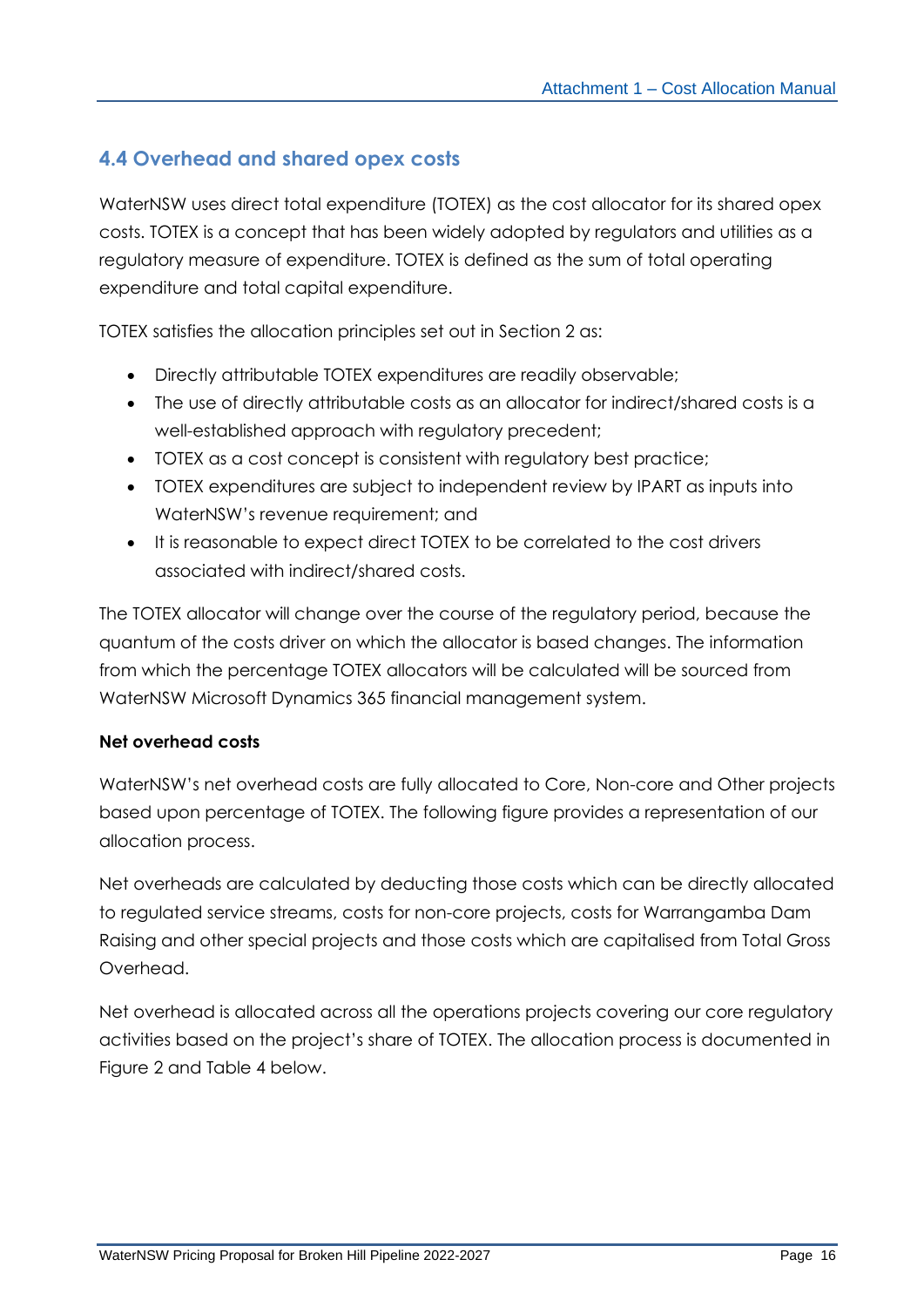



#### **Table 4 – Overhead allocation components**

| Procedural<br>component                   | <b>Definition</b>                                                                                                                                                                                    |
|-------------------------------------------|------------------------------------------------------------------------------------------------------------------------------------------------------------------------------------------------------|
| <b>Gross overhead</b>                     | Gross overhead is comprised of cost that is not directly attributed (coded)<br>to a project or activity. This Gross Overhead is comprised of operational<br>overhead and corporate service overhead. |
|                                           | Operational overhead are costs not directly attributable to specific<br>projects or activities but have a relationship with the operation and<br>delivery of service streams.                        |
| <b>Determination</b><br>specific overhead | Gross overhead is analysed and those costs that can be specifically<br>attributable to one of the pricing determinations are attributed directly to                                                  |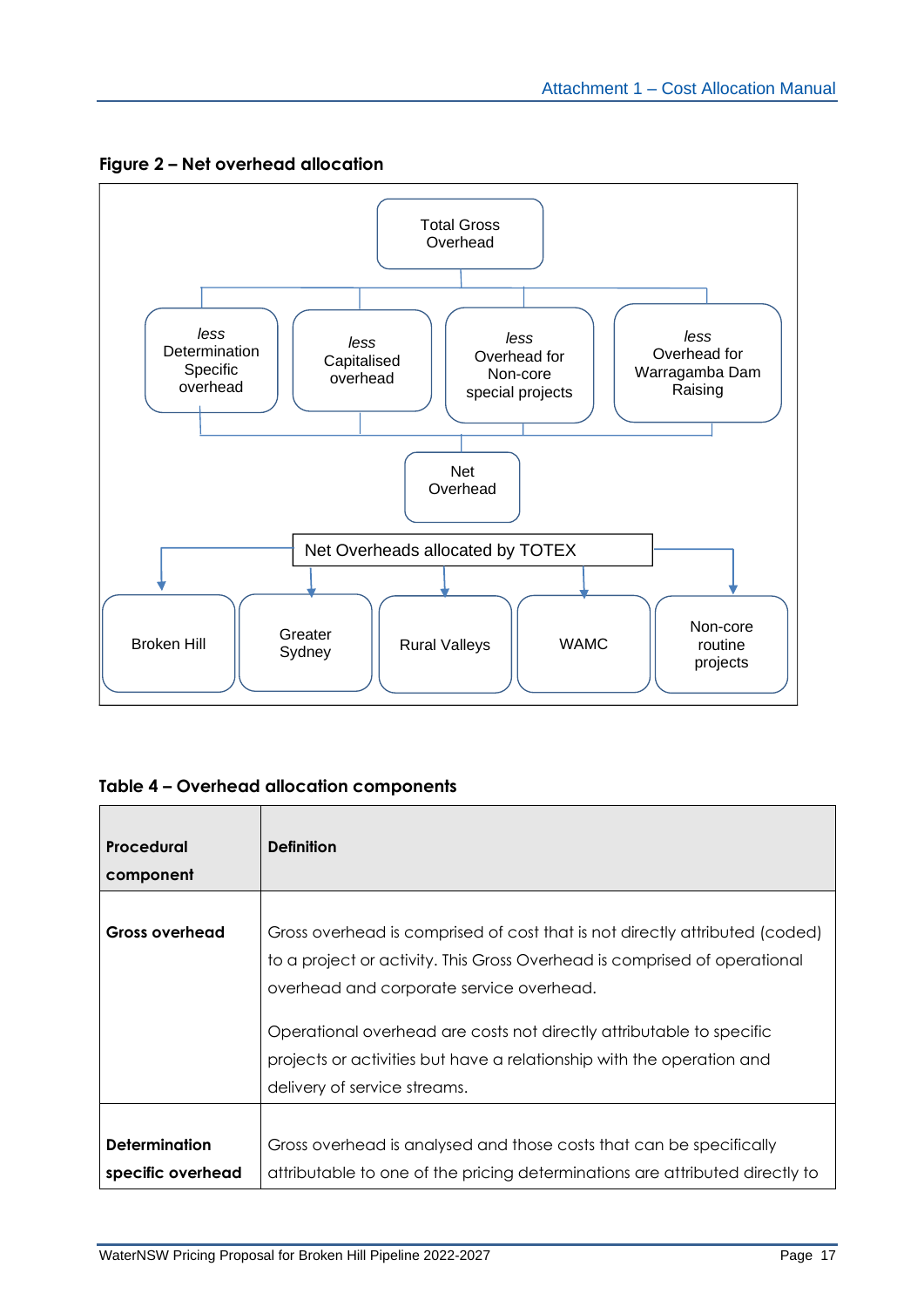|                            | that pricing determination. For example, the work done on Greater          |  |  |  |
|----------------------------|----------------------------------------------------------------------------|--|--|--|
|                            | Sydney submission is attributable to Greater Sydney service.               |  |  |  |
|                            |                                                                            |  |  |  |
| <b>Capitalised</b>         | According to accounting matching principles, there must be a direct        |  |  |  |
| overheads                  | connection between cost and the asset for the cost to be capitalised.      |  |  |  |
|                            | We currently have two sources of overhead costs that are capitalised:      |  |  |  |
|                            | Corporate costs                                                            |  |  |  |
|                            | Operational costs                                                          |  |  |  |
|                            |                                                                            |  |  |  |
|                            | A portion of these costs are added to the cost base of these fixed assets, |  |  |  |
|                            | and depreciated over the life of these assets based (see section 4.5).     |  |  |  |
|                            |                                                                            |  |  |  |
| <b>Capitalisation of</b>   | Based on industry benchmarking and accounting standards we include a       |  |  |  |
| <b>Corporate costs</b>     | number of corporate overheads in the overhead pool for capitalisation,     |  |  |  |
|                            | primarily based upon the nature of the business unit, being corporate, but |  |  |  |
|                            | excluding accounts that cannot be capitalised                              |  |  |  |
|                            | Corporate overhead capitalisation is calculated using the formula: MDS /   |  |  |  |
|                            | TOTEX * Corporate Overhead.                                                |  |  |  |
|                            |                                                                            |  |  |  |
|                            | MDS expenditure refers to those CAPEX projects identified in our Maintain  |  |  |  |
|                            | Capability & Dam Safety program.                                           |  |  |  |
|                            |                                                                            |  |  |  |
| Corporate                  | Corporate overhead identified to be capitalised, is applied to each of the |  |  |  |
| overhead                   | MDS projects based upon the proportional total capex spend in the          |  |  |  |
| allocation                 | period.                                                                    |  |  |  |
|                            |                                                                            |  |  |  |
| <b>Capitalisation of</b>   | We capitalise overhead from the Operational business units (System         |  |  |  |
| Operational                | Operations, Water and Catchment Protection, Assets, Water solutions and    |  |  |  |
| <b>Business Unit costs</b> | market strategy). (see Operational Overhead allocation)                    |  |  |  |
|                            | These costs cannot be directly associated to a single project, but are     |  |  |  |
|                            | incurred to support the delivery of projects. Where possible, people in    |  |  |  |
|                            | other business units who spend time directly working on capex projects     |  |  |  |
|                            | code their time to that project.                                           |  |  |  |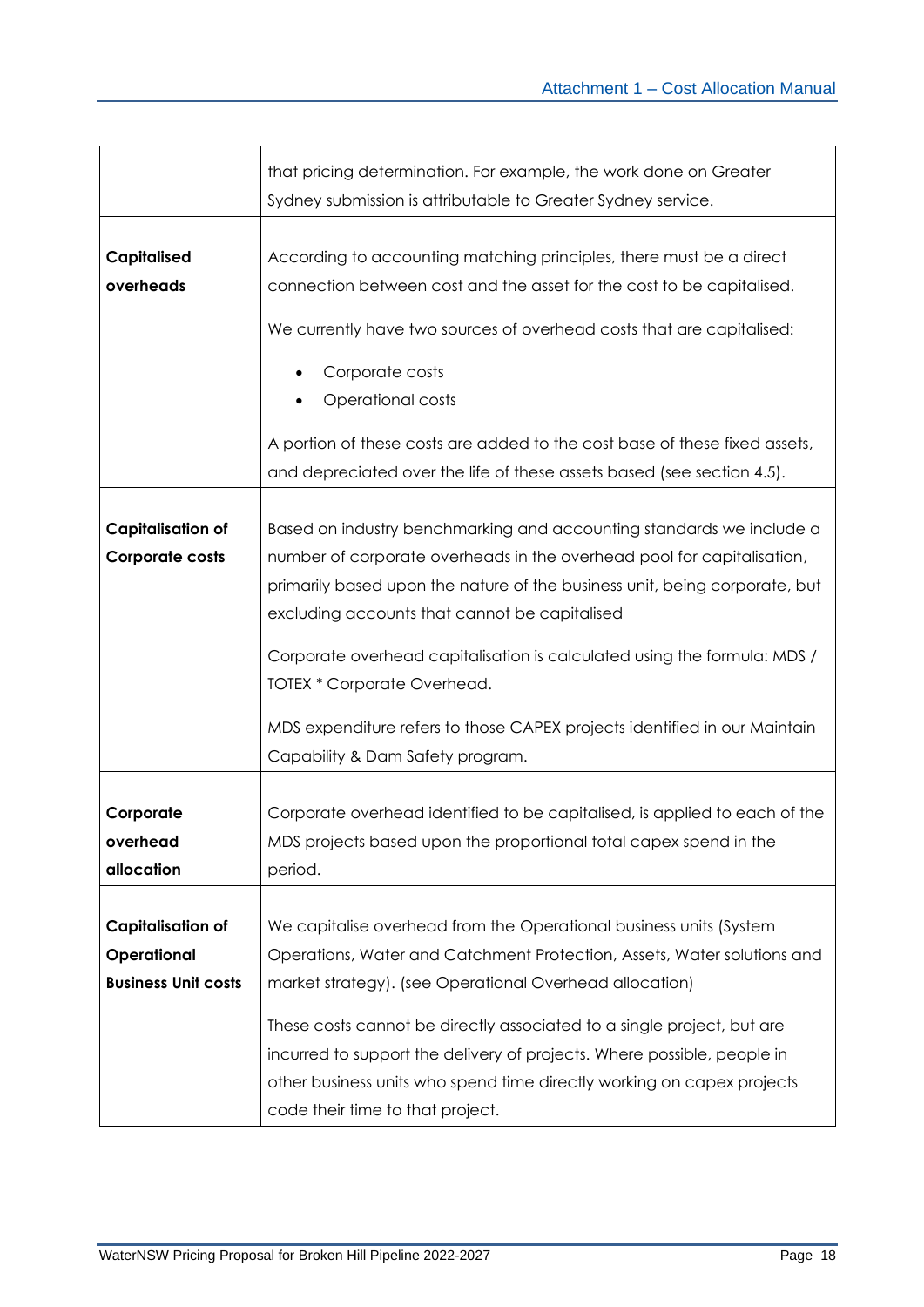٦

| Operational<br>overhead<br>allocation                | Capitalised overhead from each operational business unit is charged to<br>CAPEX projects managed and worked within each business unit based on<br>proportional total value of capex projects managed by that Business Unit.<br>(see section 4.5). |  |  |  |
|------------------------------------------------------|---------------------------------------------------------------------------------------------------------------------------------------------------------------------------------------------------------------------------------------------------|--|--|--|
| <b>Overhead for Non-</b><br>core special<br>projects | These projects attract up to 10% of project direct opex as overhead, on<br>the basis that they are incremental to current capacity. Examples of these<br>projects are:<br>ad-hoc analyses and studies funded by DPI, e.g. Lachlan Valley          |  |  |  |
|                                                      | water security option investigation, preliminary engineering<br>investigation for Hunter Valley; and<br>National Water Infrastructure Development Fund (NWIDF), e.g Mole River<br>Valley and Dungowan Dam feasibility study.                      |  |  |  |
|                                                      |                                                                                                                                                                                                                                                   |  |  |  |
| <b>Overhead for</b>                                  | The remaining balance of overheads, after capitalisation and non-core                                                                                                                                                                             |  |  |  |
| routine Core and                                     | special allocation, is applied against Core and Non-core projects based                                                                                                                                                                           |  |  |  |
| non-core projects                                    | upon the TOTEX methodology: Completed alongside WaterNSW Core                                                                                                                                                                                     |  |  |  |
|                                                      | (regulated) activities. Examples of non-core routine projects:                                                                                                                                                                                    |  |  |  |
|                                                      | <b>MDBA Constructing Authority;</b>                                                                                                                                                                                                               |  |  |  |
|                                                      | <b>Border Rivers Commission;</b>                                                                                                                                                                                                                  |  |  |  |
|                                                      | Mining rectification; and                                                                                                                                                                                                                         |  |  |  |
|                                                      | Third party hydropower                                                                                                                                                                                                                            |  |  |  |
|                                                      |                                                                                                                                                                                                                                                   |  |  |  |
| <b>Overhead for</b>                                  | These projects attract up to 10% of project direct opex as overhead, on                                                                                                                                                                           |  |  |  |
| Warragamba Dam                                       | the basis that they are incremental to current capacity. Examples of these                                                                                                                                                                        |  |  |  |
| Raising                                              | projects are:                                                                                                                                                                                                                                     |  |  |  |
|                                                      | Warragamba Dam Raising;                                                                                                                                                                                                                           |  |  |  |

### <span id="page-19-0"></span>**4.5 Capital Related costs**

 $\Gamma$ 

⊤

Under IPART's building block approach to determining total allowed costs and setting prices, capital costs comprise a return on assets and a return of assets (regulatory depreciation), plus return on working capital and a tax depreciation allowance.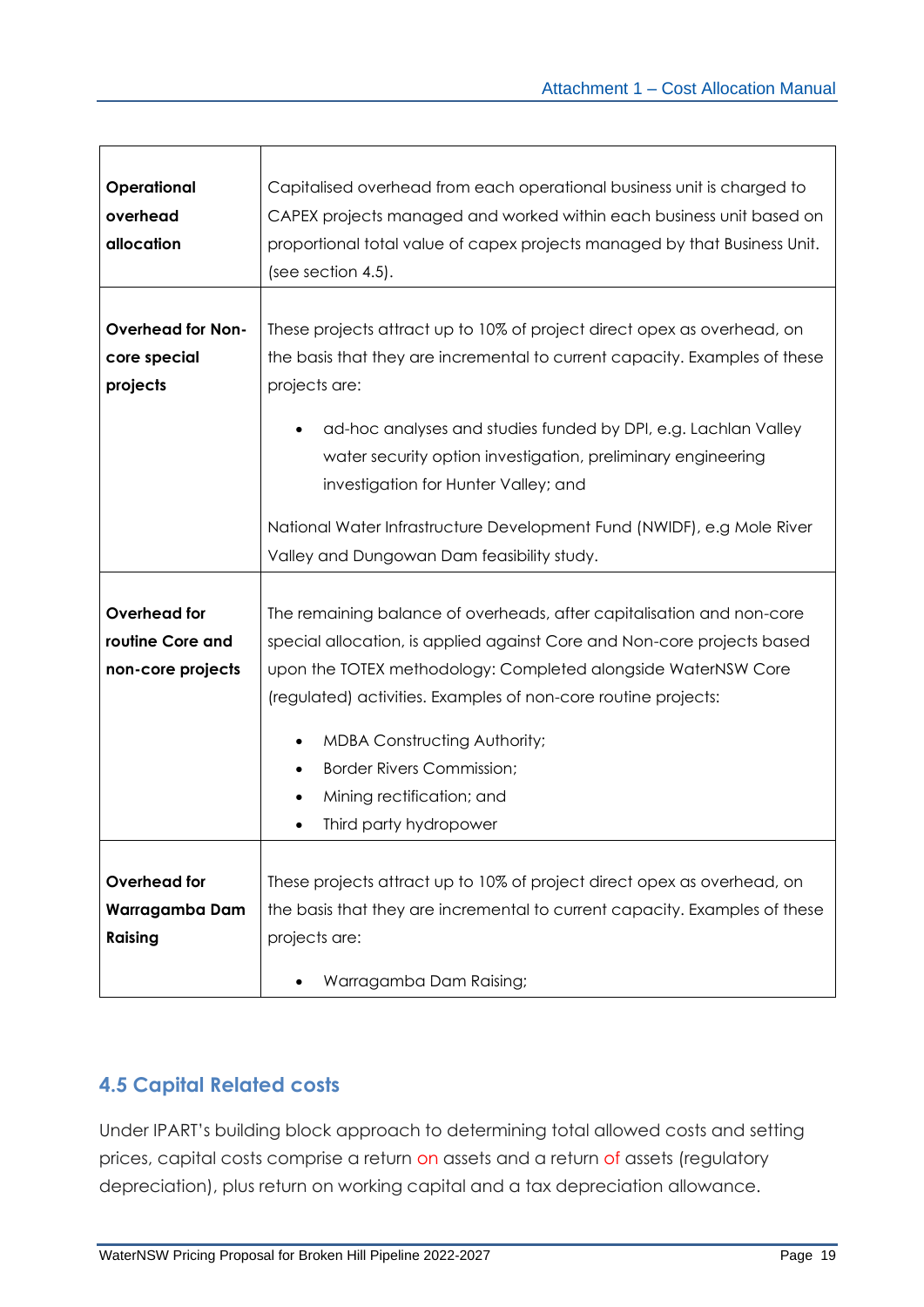#### **Allocating the Regulated Asset Base**

WaterNSW maintains separate regulatory asset bases (RABs) for each of its regulated services. The opening asset values for these RABs were set by IPART in its initial determinations for each service.

The RABs for each service are rolled forward over the course of the regulatory period to reflect direct and indirect / shared capital expenditure in accordance with IPART's standard approach as set out in each respective determination.

#### **Allocating direct capital expenditure**

Capital expenditure that is directly attributable to a service is allocated to that service consistent with the allocation principles and the approach adopted for opex.

#### **Allocating shared corporate capital expenditure**

Corporate capital projects are allocated between regulated business segments by the proportional value of salary costings.

- The adoption of salary costing (e.g. as a proxy for FTEs) as a basis for allocation reflects the close the close correlation between the expenditures for the majority of corporate capital projects and the number of FTEs associated with each project. It should be noted that Broken Hill does not share in these costs.
- Corporate capital projects support the ongoing operation of the business as a whole, and include costs such as ICT renewals, ICT telecommunications, ICT Analytics, ICT automation, ICT corporate systems, office refits and refurbishments and procurement.

### <span id="page-20-0"></span>**4.6 Schedule of shared cost allocations**

The following Table 5 provides a schedule of WaterNSW's shared cost allocations.

| Cost item                   | <b>Description</b>                                                                                                                                                                         | Cost<br>relationship<br>and allocator   | <b>Costs allocated to</b>                                                            |
|-----------------------------|--------------------------------------------------------------------------------------------------------------------------------------------------------------------------------------------|-----------------------------------------|--------------------------------------------------------------------------------------|
| Corporate<br>Capex projects | Corporate capital projects<br>including ICT renewals, ICT<br>telecommunications, ICT<br>Analytics, ICT automation, ICT<br>corporate systems, office refits<br>and refurbishments and motor | Direct-<br>Total<br>Salary and<br>Wages | Greater Sydney services<br>$\bullet$<br><b>Rural Valleys services</b><br><b>WAMC</b> |

### **Table 5 – Schedule of shard cost allocations**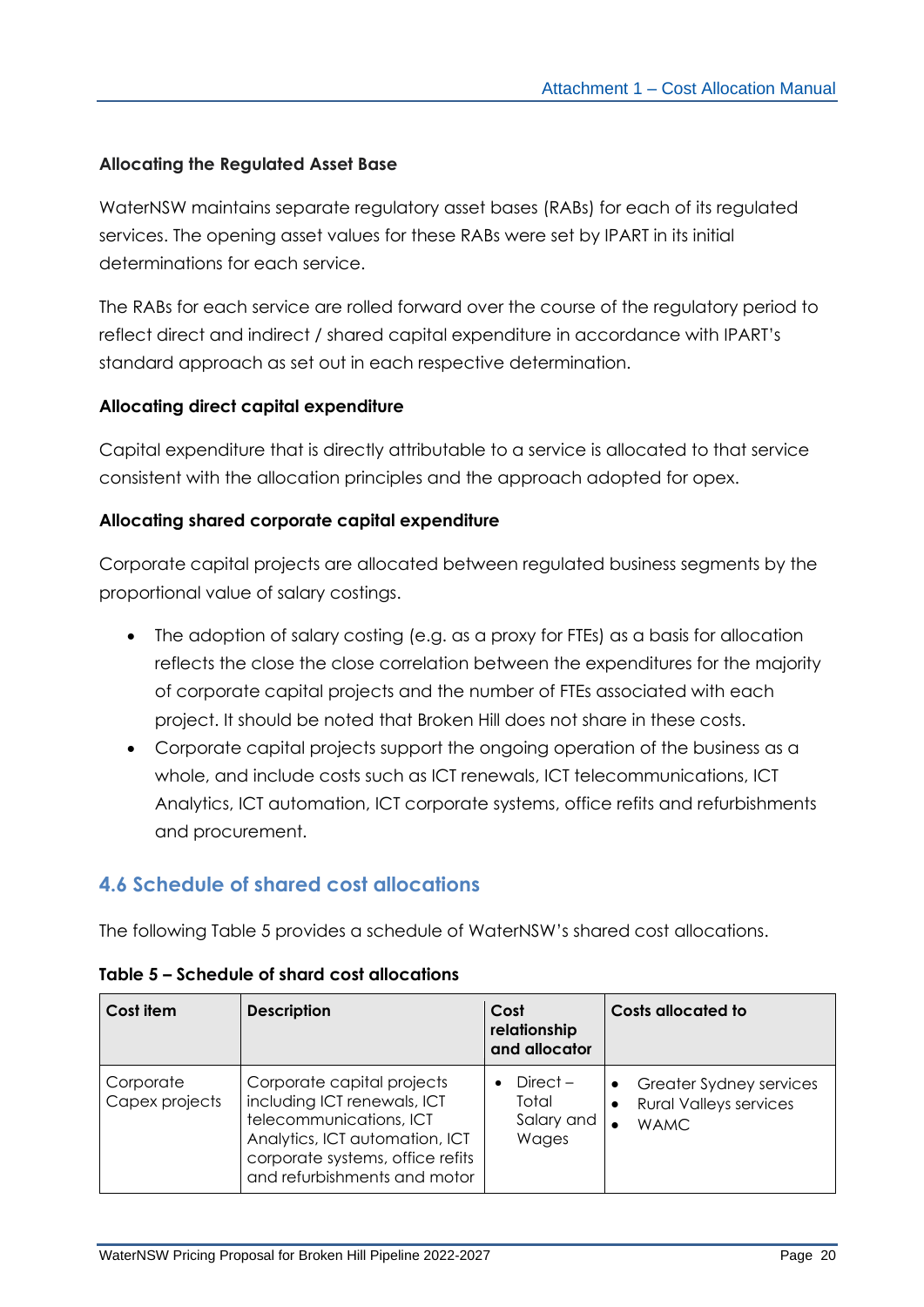| pvehicle procurement, among<br>others. |  |  |
|----------------------------------------|--|--|
|----------------------------------------|--|--|